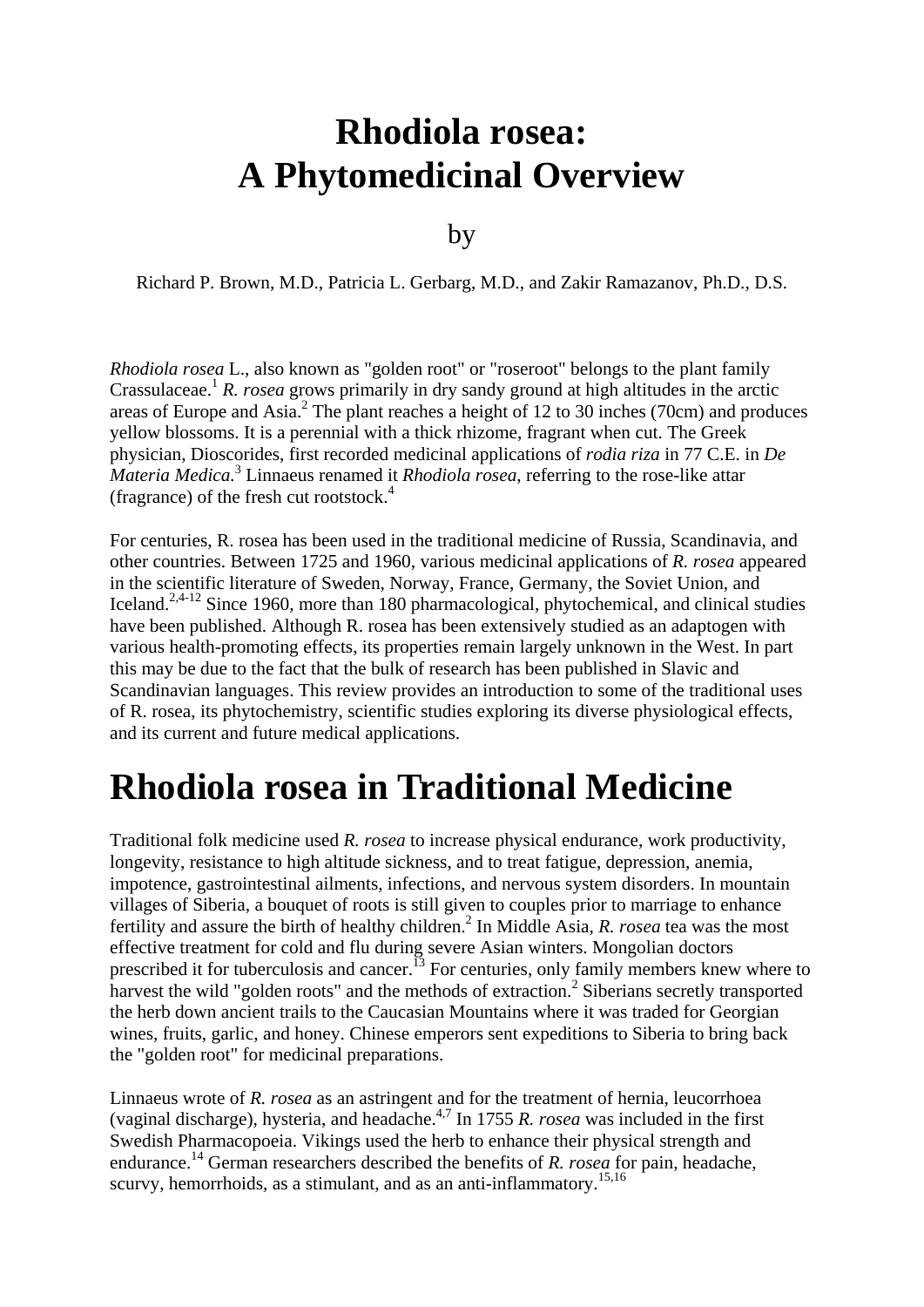In 1961, G.V. Krylov, a Russian botanist and taxonomist in the Department of Botany at the Novosibirsk Branch of the Russian Academy of Sciences, led an expedition to the cedar taiga in the Altai Mountains of southern Siberia where he located and identified the "golden root" as *Rhodiola rosea.*17 Extracts of the *R. rosea* root were found to contain powerful adaptogens. Research revealed that it protected animals and humans from mental and physical stress, toxins, and cold.<sup>2,17</sup> The quest for new medicines to treat diseases such as cancer and radiation sickness, and to enhance physical and mental performance, led to the discovery of a group of phenylpropanoids that are specific to *R. rosea*. (See Phytochemistry section below.)

# **Geographical Distribution and Taxonomy of Rhodiola rosea**

While *Rhodiola* as a genus may have originated in the mountainous regions of Southwest China and the Himalayas,<sup>18</sup> botanists have established that various species of the genus *Rhodiola* naturally display a circumpolar distribution in mountainous regions in the higher latitudes and elevations of the Northern Hemisphere. In Central and Northern Asia, the genus is distributed from the Altai Mountains across Mongolia into many parts of Siberia.<sup>19</sup> According to Hegi, its distribution in Europe extends from Iceland and the British Isles across Scandinavia as far south as the Pyrenees, the Alps, the Carpathian Mountains and other mountainous Balkan regions. Several varieties of *Rhodiola* species have also been identified across Alaska, Canada, and the northern mountains of the continental United States.<sup>20</sup> In fact, the world database of botanical literature shows many citations identifying a broad range of species of the genus *Rhodiola*, in some cases including *R. rosea*, in many diverse locations in northern latitudes (see Table 1).

The current taxonomical status of the genus *Rhodiola* has become quite complex. Before World War II, some taxonomists separated different species of *Rhodiola* into an independent genus, belonging to the subfamily *Sedoidae*. 20 Then *Rhodiola* was reclassified as a subgenus of the larger genus *Sedum*, which contained about 10 species. In 1963 Hegi identified more than 50 species of *Rhodiola* and re-established them as a separate genus.<sup>20</sup> Due to their morphological similarities, they form a distinct *Rhodiola* group.<sup>21</sup> There are still differing opinions among specialists about which new species should or should not be included in the genus *Rhodiola*. The rationale and defining criteria for the boundaries of the genus remain somewhat controversial. This is not, in itself, necessarily counterproductive, since the acquisition of botanical knowledge inevitably stimulates new understanding and insight, creating the need for revised systems of classification. In the case of *R. rosea*, however, this taxonomic ambiguity may have unexpected and potentially negative consequences.

Popularizing a phytomedicinal plant like *R. rosea* can create confusion when the public is offered a variety of "*Rhodiola*" products using the general plant family name instead of the full botanical name of the particular species. For example, products called "*Rhodiola* spp., Tibetan *Rhodiola* or Indian *Rhodiola*" may incorrectly imply equivalence with *R. rosea* extract. Because of significant species-dependent variation in phytochemistry and pharmacology, the use of "*Rhodiola*" as a general term is inaccurate and misleading. The correct identification of all *Rhodiola* species according to precise and generally accepted botanical, phytochemical, and genetic taxonomic criteria is not merely an abstract intellectual exercise. It is critical for both scientific and phytopharmacological accuracy, as well as for product labeling for the public. Consumers may need professional guidance to avoid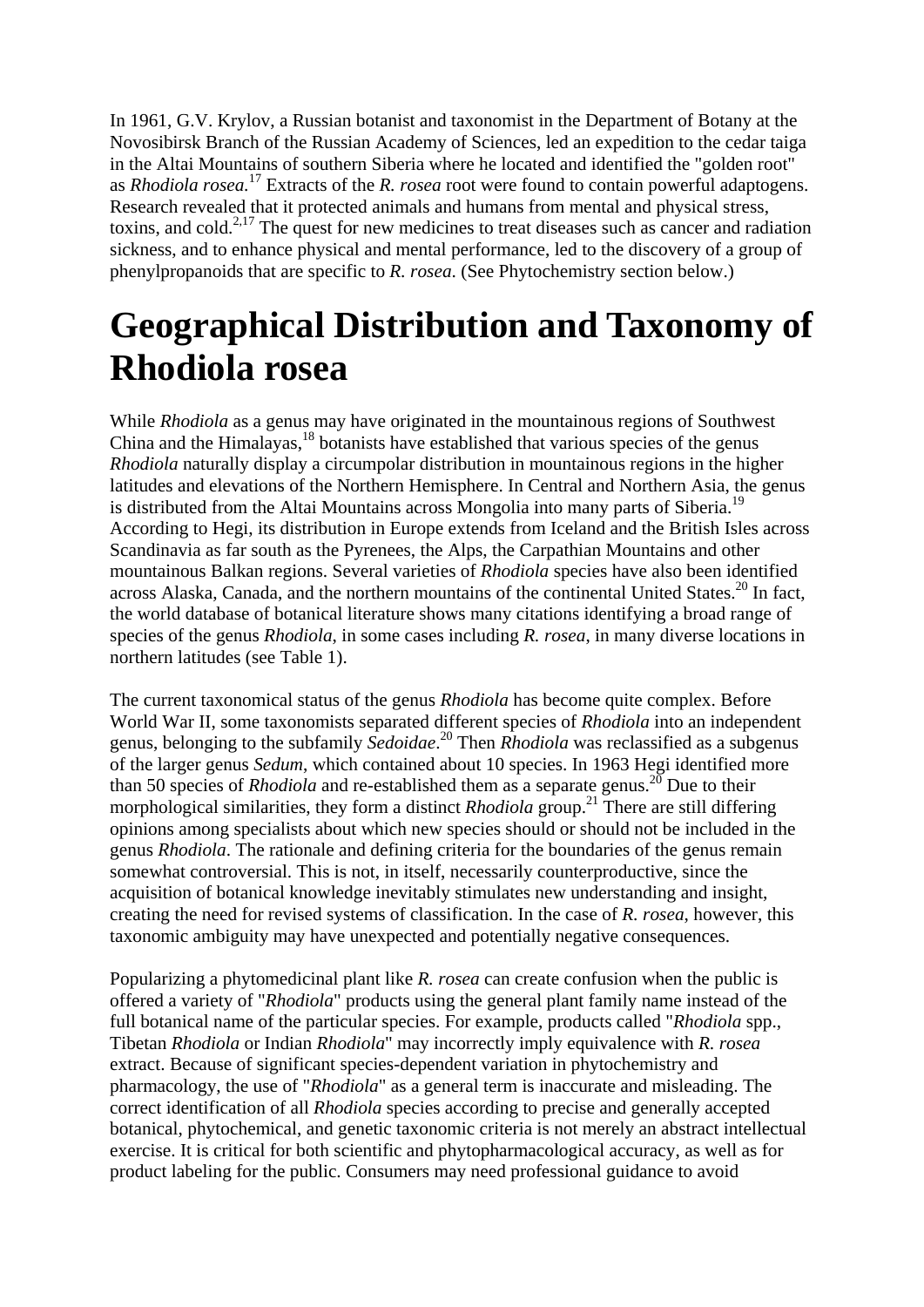purchasing ineffective brands, particularly those that do not provide full information, including the complete botanical name of the plant species. Companies may change their suppliers over time. Therefore, consumers should periodically check independent sources of product evaluation, as well as requesting information about quality control and content from manufacturers.

The pharmacological and medicinal properties of *Rhodiola* are species-dependent phenomena.22 Of all the *Rhodiola* species, *R. rosea* has been the predominant subject of phytochemical, animal, and human studies.<sup>2,18,23,24</sup> Table 2 compares the research record of *R*. *rosea* with all other species of the genus *Rhodiola*. Approximately 51 percent of all animal studies and 94 percent of all human studies conducted on plants in the genus *Rhodiola* are on the species *R. rosea*. Only *R. rosea* has passed extensive toxicological studies and has been certified safe for both animals and humans.25

#### **Table 1. Distribution of plants in the genus Rhodiola**

**Asia:** China (Gansu, Hebei, Jilin, Shanxi, Sichuan, Xinjiang); Kazakhstan and Uzbekistan; Mongolia; Russian Federation (Altai, Eastern Siberia, Kamchatka, Khabarovsk, Magadan) **Europe:** Austria; Bulgaria; Czechoslovakia; Finland; France; Greenland; Iceland; Ireland; Italy; Norway; Poland; Romania; Russian Federation (European part); Spain; Sweden; United Kingdom; Yugoslavia **North America:** Canada (British Columbia, Northwest Territory,

Ykon Territory); United States (Alaska, California, Colorado, Isaho; Minnesota, Montana, Nevada, New Mexico, New York, Oregon, Tennessee, Utah, Virginia, Washington, Wyoming)

## **Phytochemistry of Rhodiola rosea**

The investigation of the phytochemistry of *R. rosea* root has revealed the presence of six distinct groups of chemical compounds:

- Phenylpropanoids: rosavin, rosin, rosarin (specific to *R. rosea*;
- Phenylethanol derivatives: salidroside (rhodioloside), tyrosol;
- Flavanoids: rodiolin, rodionin, rodiosin, acetylrodalgin, tricin;
- Monoterpernes: rosiridol, rosaridin;
- Triterpenes: daucosterol, beta-sitosterol;
- Phenolic acids: chlorogenic and hydroxycinnamic, gallic acids.

The standardization of *R. rosea* root extracts has gone through two distinct phases. Initially, in the 1970s, the compound responsible for its unique pharmacological properties was believed to be salidroside (rhodioloside).2,23,24,26,27 Therefore, the first generation of *R. rosea* tincture/extracts approved by the Russian Pharmacopoeia Committee was standardized to a minimum of 0.8 percent salidroside content. $^{25}$ 

In the late 1980s, demand for *R. rosea*-based phytomedicines dramatically increased. The wild-crafted raw material was over-harvested, resulting in a steady decline in the quality and effectiveness of "*Rhodiola*" preparations. Scientific investigation revealed that other species of genus *Rhodiola* (which also contained salidroside) were being substituted for *R. rosea*. While some of these mixed batches were highly variable in quality, others had no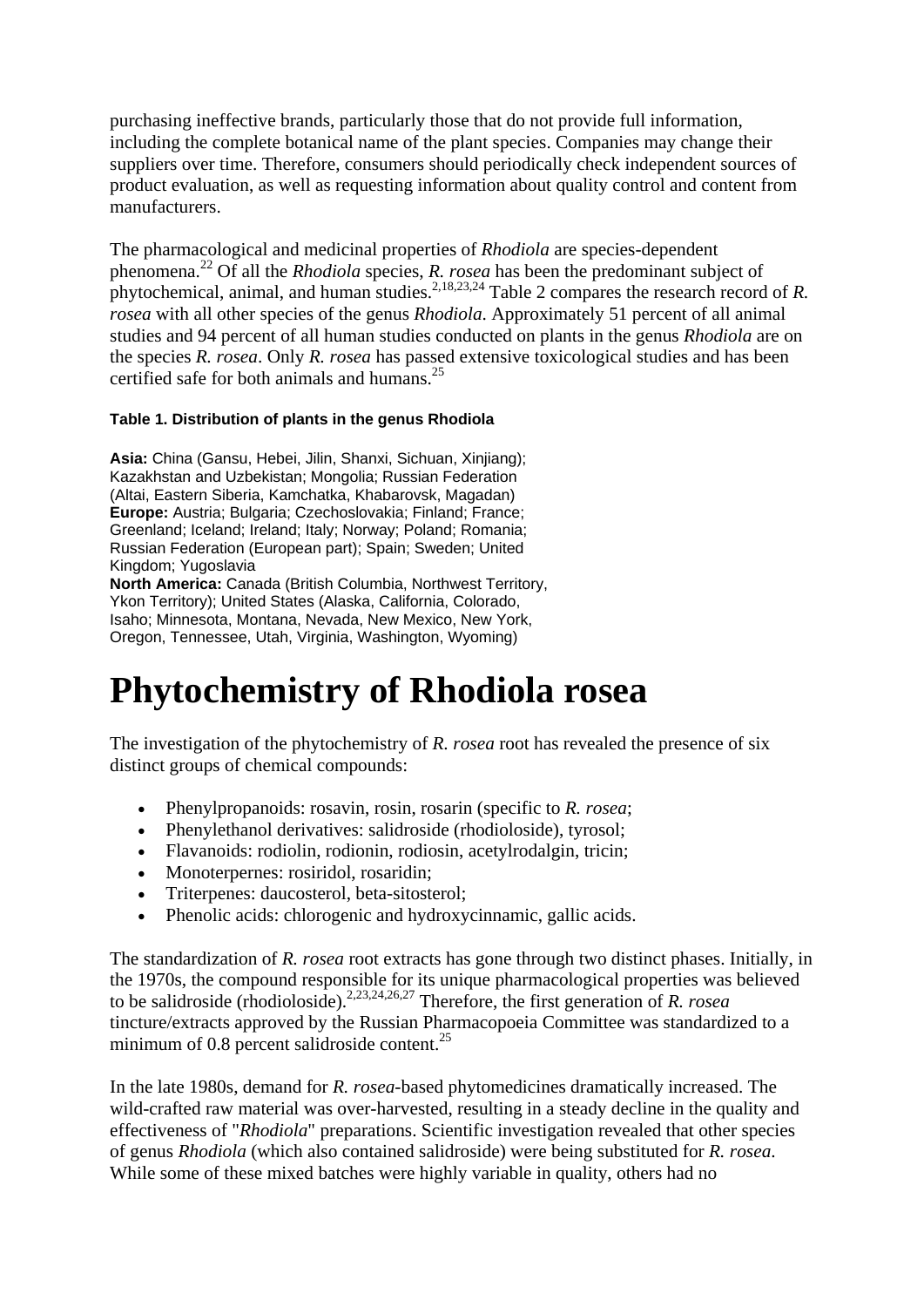pharmacological effect. Logically, the suspicion arose that the salidroside standard was inadequate. Based on comparative analysis, the obvious hypothesis was that the original high potency product contained other active compounds specific to *R. rosea* that had not yet been identified.

## **Specific compounds set Rhodiola rosea apart from other Rhodiola species**

After more than a decade of research, Kurkin and colleagues presented evidence in 1986 that the chemical composition of *R. rosea* root is, in fact, different from the other species of genus *Rhodiola*. 23 Using newly developed methods of analysis, Dubichev and colleagues demonstrated that *R. rosea* root contains three cinnamyl alcohol-vicianosides — rosavin, rosin, and rosarin — that are specific to this species.28,29 The term *rosavins* can be used to include rosavin, rosin, and rosarin (see chemical figures).

It became evident that salidroside is present in all chemically analyzed plants in the genus *Rhodiola*, and in a wide variety of species outside the genus.<sup>2,25-34</sup> The term *salidroside* is derived from *Salix*, the genus name for the willows. Salidroside was first isolated in 1926 from *Salix triandra* L. (Salicaceae).33 Since then it has been detected in *Vaccinium vitis-idaea* L. (Ericaceae) and in *Rhododendron*35,36 (plants not belonging to the genus *Rhodiola*) in concentrations that can be higher than levels found in *Rhodiola* species, including *R. rosea*. Therefore, salidroside alone is not a useful marker compound for differentiating true *R. rosea* from other *Rhodiola* species; nor should it be used as the only marker compound for the standardization of *R. rosea* root extracts.

According to the revised 1989 Soviet Pharmacopeia,<sup>37</sup> the extracts of *R. rosea* — primarily in the form of water/alcohol tinctures or dried root extract — are now standardized for both rosavins and salidroside. Although rosavins are now the accepted marker for genetically pure *R. rosea* (and its extracts), they are not necessarily the only pharmacologically active ingredients responsible for the efficacy observed in clinical studies. In fact, precise identification of the compounds responsible for the numerous health benefits of *R. rosea*  remains to be confirmed.

*R. rosea* extracts used in most human clinical studies were standardized to minimum 3 percent rosavins and 0.8-1 percent salidroside because the naturally occurring ratio of these compounds in *R. rosea* root is approximately 3:1.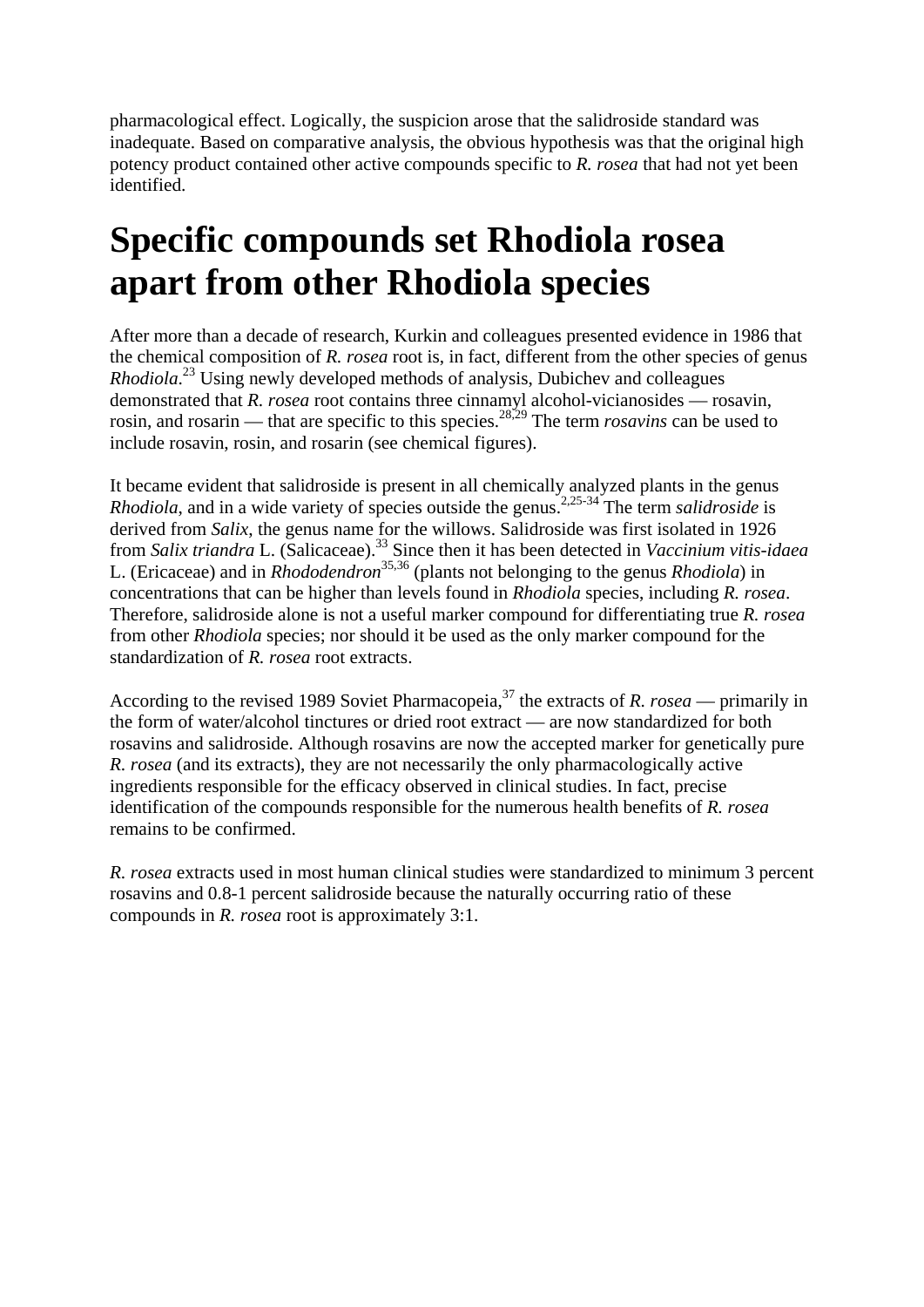| Species name      | Animal Studies | <b>Human Studies</b> |
|-------------------|----------------|----------------------|
| R. rosea          | 32             | 17                   |
| R. alterna        | $\bf{0}$       | 0                    |
| R. brevipetiolata | 0              | $\Omega$             |
| R. coccinea       | 1              | 0                    |
| R. crenulata      | 4              | 1                    |
| R. ellipticum     | 0              | $\Omega$             |
| R. fastigita      | $\overline{2}$ | $\Omega$             |
| R. gelida         | 0              | 0                    |
| R. henryi         | 0              | $\Omega$             |
| R. heterodonta    | 1              | $\Omega$             |
| R. kirilowii      | 6              | $\Omega$             |
| R. pinnatifida    | 1              | $\Omega$             |
| R. quadrifidia    | 1              | $\Omega$             |
| R. sachalinensis  | 6              | 0                    |
| R. sacra          | 5              | 0                    |
| R. wolongensis    | 1              | $\Omega$             |
| R. yunnanensis    | 0              | $\Omega$             |

Table 2. Comparison of human and animal studies of

al studies not listed in online databases.

# **Rhodiola rosea in Modern Medicine**

Since 1969, *R. rosea* has been included in official Russian medicine. The Pharmacological and Pharmacopoeia Committee of the Soviet Ministry of Health recommended medicinal use and industrial production of liquid *R. rosea* extract. In 1975, the Soviet Ministry of Health approved and registered preparation No. 75/933/14 as a medicine and tonic, allowing largescale production under the name Rhodiola Extract Liquid, an alcohol-based extract (40 percent ethyl alcohol). Medical and pharmacological texts describe its use as a stimulant for asthenia (fatigue), for somatic and infectious illnesses, in psychiatric and neurological conditions, and in healthy individuals to relieve fatigue and to increase attention span, memory, and work productivity. The common dose is 5-10 drops 2-3 times a day, 15-30 minutes before eating for a period of 10-20 days. In psychiatric disorders with fatigue, a starting dose of 10 drops 2-3 times a day is gradually increased up to 30-40 drops for 1-2 months.

In Sweden, *R. rosea* was recognized as an Herbal Medicinal Product in 1985 and has been described as an antifatigue agent in the *Textbook of Phytomedicine for Pharmacists*. 9 In the textbook of pharmacology for dispenser training in Sweden, *R. rosea* is mentioned as a plant with a stimulant action. Also, the *Pharmaceutical Book* (*Lakemedelsboken* 97/98) mentions *R. rosea* as one of the most commonly used psychostimulants in the group of officially registered herbal medicinal products.11 In Denmark, *R. rosea* is registered as a medical product in the category of botanical drugs. Registered preparations are extensively used in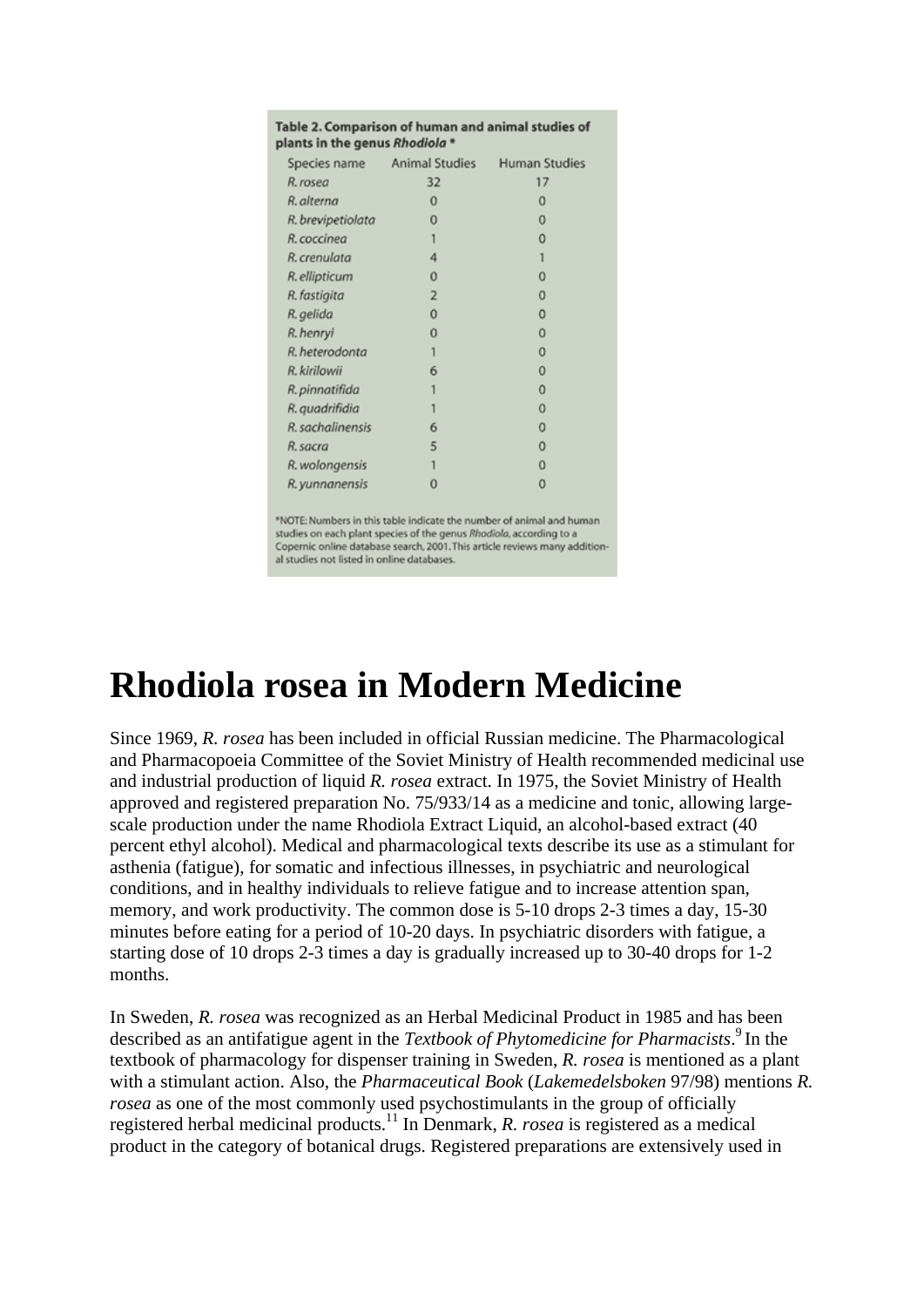Sweden and other Scandinavian countries to increase mental work capacity during stress, as a psychostimulant, and as a general strengthener.

# **Pharmacological and Clinical Studies**

The traditional use of *R. rosea* as a tonic in Siberian and Russian medicine stimulated extensive research leading to identification of *R. rosea* as an adaptogen — a substance that nonspecifically increases the resistance of an organism and does not disturb normal biological parameters. Studies in cell cultures, animals, and humans have revealed antifatigue, antistress, antihypoxic (protection against damaging effects of oxygen deprivation), anticancer, antioxidant, immune enhancing and sexual stimulating effects.<sup>2,18,24,38-40</sup> Since the Russian and Bulgarian literature is so extensive, this discussion will highlight seminal studies and major reviews. The authors were fortunate to gain access to original reviews, articles, and doctoral theses. This overview relies heavily on monographs and peer-reviewed publications. The research data contained in these documents are helpful for understanding recent human studies in normal and pathological conditions.

## **Effects upon the Central Nervous System**

The systematic study of the pharmacological effects of *R. rosea*, begun in 1965, found that small and medium doses had a simulating effect, such as lengthening the time mice swim and remain on vertical perches to the limit of their abilities. In contrast, larger doses were found to have more sedative effects. Small doses increased the bioelectrical activity of the brain, presumably by direct effects on the brainstem ascending and descending reticular formation.23-26,38,39,41 Further studies showed that medium range doses, unlike tranquilizers, enhanced the development of conditioned avoidance reflexes in rats and facilitated learning based on emotionally positive reinforcement.18,42-46 Overall, in small and medium doses, *R. rosea* stimulated norepinephrine (NE), dopamine (DA), serotonin (5-HT), and nicotinic cholinergic effects in the central nervous system (CNS). It also enhanced the effects of these neurotransmitters on the brain by increasing the permeability of the blood brain barrier to precursors of DA and 5-HT.<sup>2,23,42,46-49</sup>

In comparing studies of *R. rosea*, Asian ginseng (*Panax ginseng* C.A. Mey*.,* Araliaceae), meclofenoxate (centrophenoxine), piracetam, citicholine, and other nootropics (substances that enhance cognition, protect the brain, and have low toxicity and few side effects), Petkov and colleagues noted that all of these agents enhance learning and memory in animal models and increase 5-HT levels in the frontal cerebral cortex.<sup>46-50</sup> Diagram 1 illustrates the possible effects of *R. rosea* on neurotransmitters in multiple neuronal pathways.<sup>51</sup> Starting in the brain stem, *R. rosea* promotes release of NE, 5-HT, and DA in ascending pathways that activate the cerebral cortex and the limbic system.<sup>2,49,50</sup> Consequently, the cognitive (thinking, analyzing, evaluating, calculating, and planning) functions of the cerebral cortex and the attention, memory, and learning functions of the prefrontal and frontal cortex are enhanced. Other neuronal systems also contribute to the many aspects of memory: encoding, sorting, storage, and retrieval. For example, the cholinergic system uses the neurotransmitter acetylcholine (Ach) and contributes to memory function via pathways ascending from the memory storage systems of the limbic system to various areas of the cerebral cortex (memory retrieval).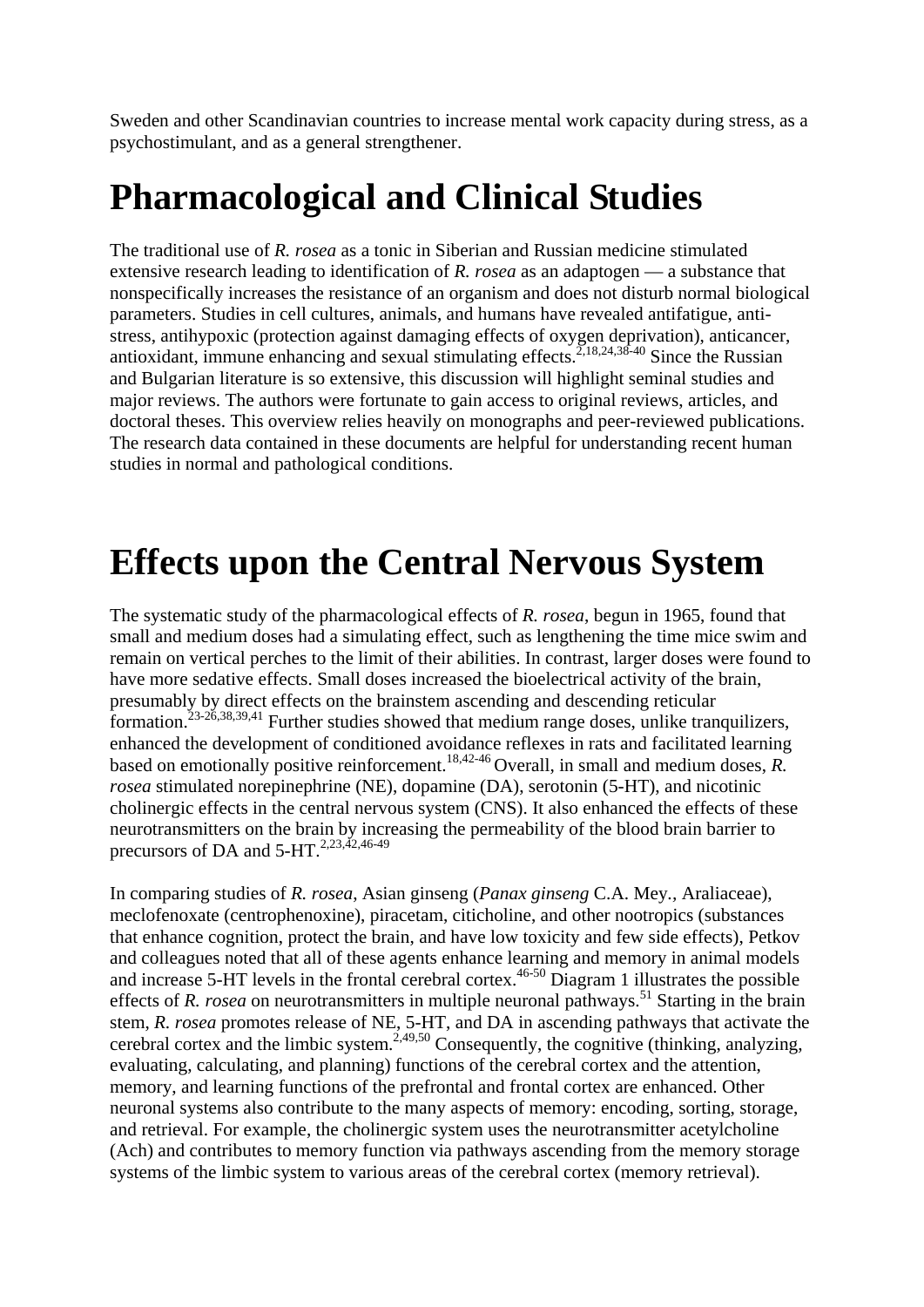Agents that block Ach suppress the activity of these ascending pathways and interfere with memory. *R. rosea* reverses this blockade. $4^{9,50}$  The deterioration of these systems with age results in age-associated memory loss.<sup>52</sup> *R. rosea* may prevent or ameliorate some age-related dysfunction in these neuronal systems.



As an antioxidant,<sup>53-55</sup> *R. rosea* may help protect the nervous system from oxidative damage by free radicals. Stress interferes with memory functions and, over time, causes deterioration in memory systems. In addition to enhancing cognitive functions, learning, and memory by stimulating NE, DA, 5-HT, and Ach neuronal systems, *R. rosea* may exert positive effects on memory and cognition by improving resistance to physical and emotional stress. Thus, the dual action of cognitive stimulation and emotional calming creates benefits for both immediate cognitive and memory performance and for the long-term preservation of brain functions.

The psychostimulant effects of *R. rosea* were studied in 53 healthy subjects and 412 patients with neuroses and asthenic syndromes (of both functional and organic origin).<sup>56-58</sup> Symptoms of asthenia (fatigue, decline in work capacity, trouble falling asleep, poor appetite, irritability, and headaches) responded favorably to *R. rosea* 50 mg three times a day. Treatment durations ranged from 10 days to 4 months. The asthenic states included both psychiatric and physical causes, for example, following influenza or other illness. In an open study of 128 patients aged 17-55 years, *R. rosea* alleviated fatigue, irritability, distractibility, headache, weakness and other vegetative symptoms in 64 percent of cases.<sup>57</sup> Improvement was assessed by psychological testing and work productivity.

In 1869 Beard coined the term "neurasthenia" to include various forms of nervous asthenia. Controversy over this term has centered on the overlap of symptomatology and co-morbidity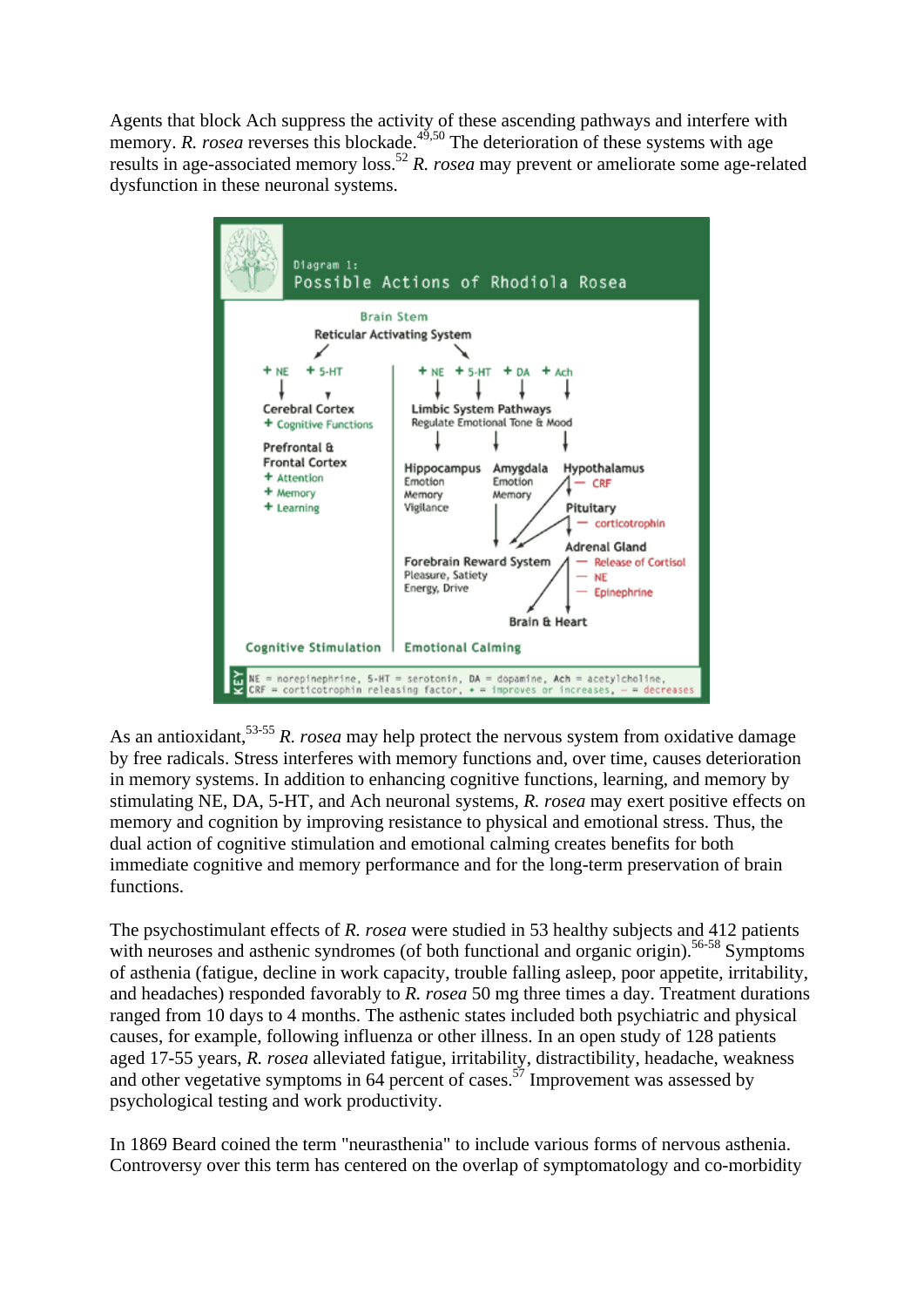with other conditions (e.g., depression, neuroses, somatoform disorders, and chronic fatigue syndrome). Although this diagnosis has fallen out of favor in the United States and no longer appears in *The Diagnostic and Statistical Manual of the American Psychiatric Association*  $(DSM-IV)$ ,<sup>59</sup> it is still widely used throughout the world.<sup>60-63</sup> Neurasthenia is defined by the World Health Organization in the *International Classification of Diseases* (ICD-10)<sup>64</sup> as:

- either persistent and distressing feelings of exhaustion after minor mental effort, or persistent and distressing feelings of fatigue after minor physical effort;
- accompanied by one or more of the following symptoms: muscular aches or pains; dizziness; tension headaches; sleep disturbance; inability to relax; and irritability;
- inability to recover through rest, relaxation, or enjoyment;
- does not occur in the presence of organic mental disorders, affective disorders or panic, or generalized anxiety disorder.

In an open study 27 healthy students, physicians, and scientists aged 19-46 years were given 10 drops of *R. rosea* tincture (equivalent to 100-150 mg *R. rosea* extract) once or twice a day for 2-3 weeks, beginning several days before intense intellectual work, such as final exams.<sup>5</sup> The extract improved the amount and quality of work and in all cases prevented asthenic decompensation (loss of work capacity due to fatigue). A series of studies using a proofreading test showed that a one-time dose of *R. rosea* did not significantly increase the number of symbols corrected, but very significantly decreased the percent of errors made, particularly over an 8-hour period.<sup>65,66</sup> Positive results found in the studies of proofreading tests were based on 300 mg/day or more. In medical treatments, the usual doses are 200-600 mg/day. *R. rosea* increased intellectual capacity (particularly by improving perception and processing of information) to a greater degree than an extract of eleuthero, formerly called Siberian ginseng (*Eleutherococcus senticosus* Rupr. et Max., Araliaceae).<sup>18</sup>

The decrease in physical and mental performance of physicians on prolonged night call is well known. Low dose (170 mg/day) *R. rosea* extract was given to 56 young, healthy physicians on night call.18 The effect was measured as total mental performance calculated as "Fatigue Index." The tests reflected an overall level of mental fatigue involving complex cognitive functions, such as associative thinking, short-term memory, calculation, concentration, and speed of audio-visual perception. These parameters were tested before and after night duty during three periods of two weeks each in a double-blind crossover trial. A statistically significant improvement in mental performance tests was observed in the treatment group (*R. rosea*) during the first two-week period. However, at 6 weeks the effect appeared to be lost. No side effects were reported. These results suggest that *R. rosea* extract can reduce fatigue under certain stressful conditions for some period of time. Possible reasons for the loss of efficacy over time may be the low dose used, the crossover design, or the overall length of night duty with increased fatigue by weeks 5 and 6.

Spasov and colleagues compared 100 mg/day *R. rosea* extract (SHR-5, Swedish Herbal Institute, Goteborg, Sweden; standardized to 3 percent rosavin and 0.8 percent salidroside) with placebo in a double-blind 20-day study of 60 Indian medical students studying in Russia during their final exam period.<sup>38</sup> Despite the low dosage, investigators found significant improvements in general well-being, physical fitness, mental fatigue, final exam grades, and coordination, but not in some aspects of cognitive functioning in students taking *R. rosea* extract compared to placebo.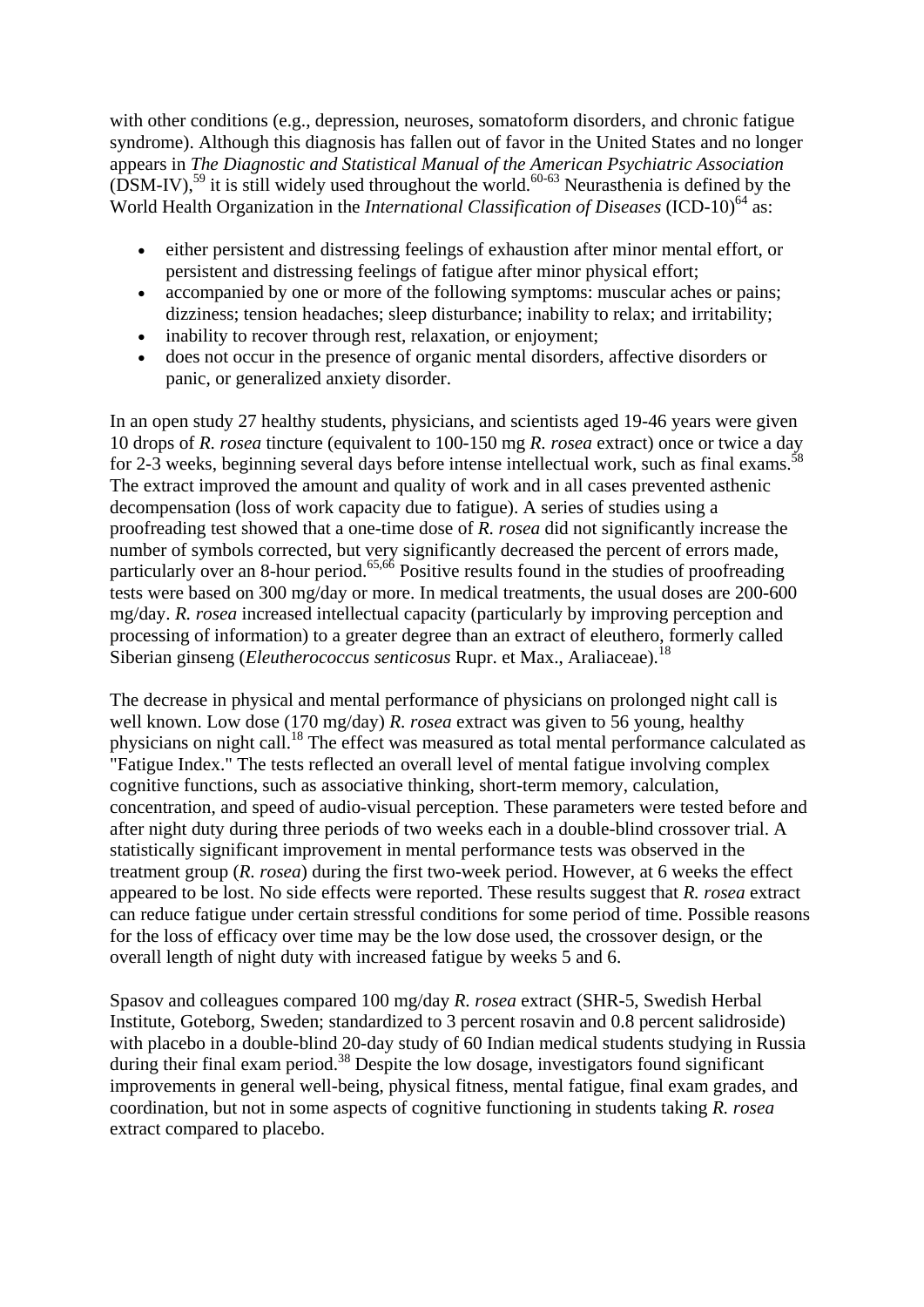In a double-blind placebo-controlled study of 60 foreign students at a Russian high school, administration of a *R. rosea* extract (660 mg/day of a preparation named Rodaxon) resulted in an increase in physical (velergometric) work capacity, coordination, kinesthetic sensitivity, and general well-being along with a decrease in psychic fatigue and situational anxiety.<sup>39</sup> Unfortunately, this study provides no information on the amount of *R. rosea* in the Rodaxon preparation.

*R. rosea* was beneficial in posttraumatic and vascular lesions of the brain. It was especially effective in combination with piracetam for patients with marked cognitive dysfunction.<sup>56</sup> However, it did not reduce manic symptoms and could worsen paranoid states. In one study of more clearly depressed patients, *R. rosea* in combination with tricyclic antidepressants (TCAs) produced significant improvement in the majority of cases and decreased side effects of the TCAs.67 Ultimately, some of these patients were able to respond to *R. rosea* alone.

Antipsychotic medications used in large doses over many years to treat schizophrenic patients sometimes affect the dopaminergic nerves in the basal ganglia, the same nerves that are damaged in patients with Parkinson's Disease. When these nerves are compromised, patients develop a constellation of "Parkinsonian" symptoms, including stiffness, tremors, bradykinesia (slowed movements), and others. Anticholinergic medications have been used to relieve these symptoms when they are caused by antipsychotic medication; however, they sometimes fail to help. In schizophrenic patients whose anticholinergic medications had failed to relieve Parkinsonian symptoms, *R. rosea* was found to be of benefit.<sup>56,68</sup>

*R. rosea* may affect emotional tone by influencing neurotransmitter monoamine levels (NE, DA, 5-HT) in nerve tracts involved in the regulation of mood, anxiety, and emotion in the amygdala, hippocampus, hypothalamus, and midbrain. The stimulation of nicotinic cholinergic activity in the emotional circuits of the limbic system (in the temporal lobe) may also contribute to these effects. Alterations in monoamine levels underlie this complex spectrum of psychotropic activity: stimulating, tranquilizing, anti-stress, and antidepressant.

The authors have found that *R. rosea* can help patients with depressive syndromes, mental and physical fatigue (secondary to psychiatric and medical conditions), memory loss and cognitive dysfunction from a variety of causes, sexual dysfunction, and menopausal-related disorders. Dr. Brown and Dr. Gerbarg have successfully treated more than 150 individuals with *R. rosea* extract (3 percent rosavin and 1 percent salidroside) and have supervised the treatment of more than 100 additional cases (See Case Studies).

# **Effects on Physical Work Capacity**

A number of studies have shown that *R. rosea* increased physical work capacity and dramatically shortened the recovery time between bouts of high-intensity exercise. These studies included normal individuals exposed to maximal work on a bicycle ergometer and Olympic-level cross country skiers and biathletes.<sup>69</sup> In one study, 52 men (18-24 years of age) were given one dose of either 15 drops of *R. rosea* extract, 2 ml eleuthero, or 1 ml of a 1 percent solution piridrol (a stimulating psychotropic similar to methylphenidate). Fifteen drops of *R. rosea* extract is approximately equivalent to 150 mg of dry encapsulated root extract standardized to 3 percent rosavin and 1 percent salidroside. After 30 minutes, they pedaled an electric bicycle ergometer to produce a precise amount of work-induced baseline fatigue. After a 5-minute rest, they performed further work to determine the maximal duration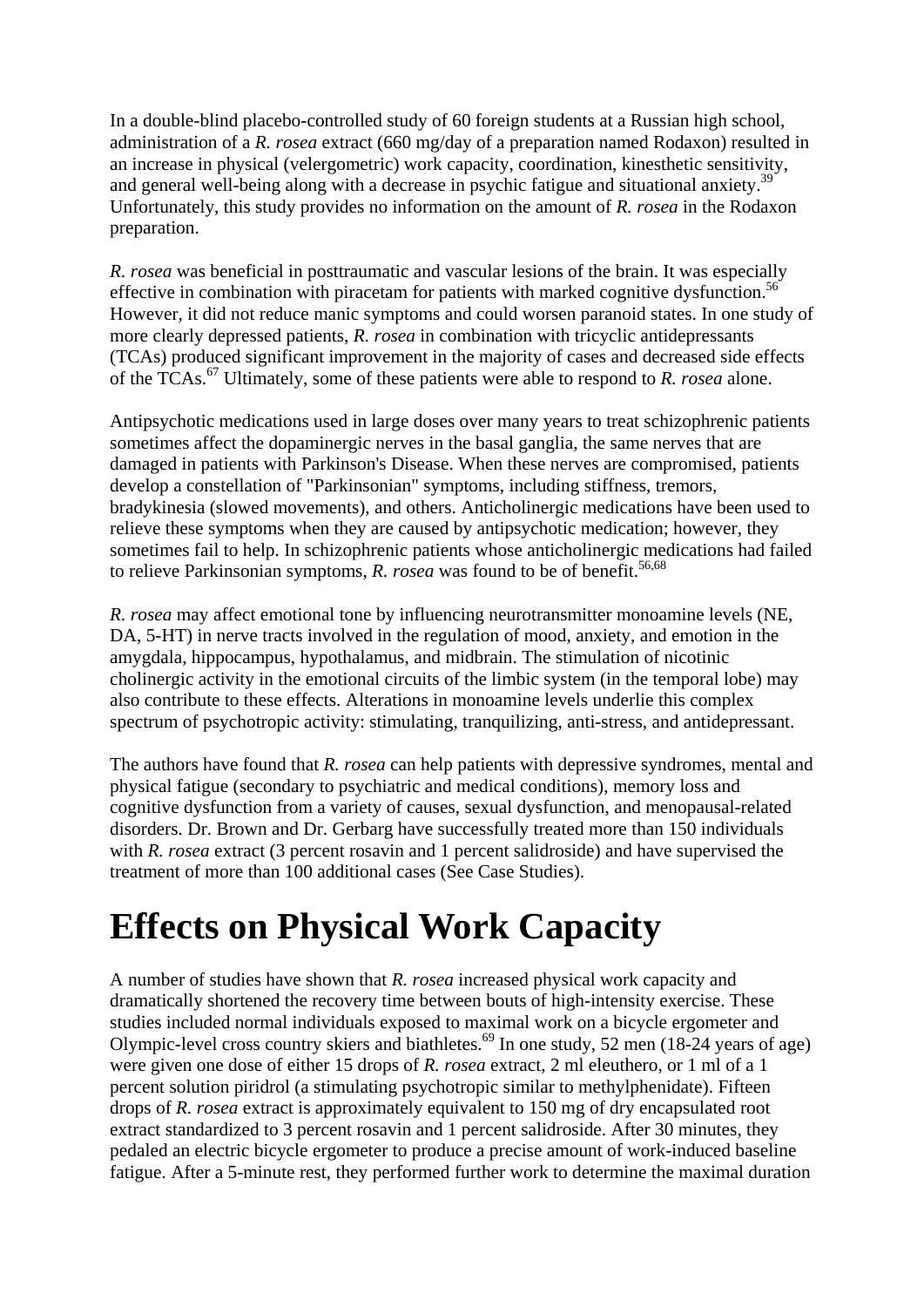of work they could accomplish at a specific intensity. During the second period of work, *R. rosea* drops, eleuthero extract, and piridrol increased work capacity by 9 percent, 6 percent, and 6 percent respectively  $(p<0.04)$  compared to placebo controls. Recovery was defined by the time of normalization of heart rate and arterial pressure. During the recovery period, at 10 minutes, the pulse slowed by a factor of 2.5 (67 beats per minute) in the *R. rosea* group versus 1.9 (87 beats per minute) in the control group. During the 3-day total recovery period, subjects given piridrol complained of insomnia, excitability, and irritability; whereas those given *R. rosea* had no adverse side effects and no complaints.

Endurance is the capacity to maintain work despite fatigue. Forty-two master level competitive skiers (20-25 years of age) took either *R. rosea* extract or placebo 30-60 minutes before training races (30 km) and a biathlon (20 km race on skis carrying a rifle and shooting targets at stops). Athletes given *R. rosea* had statistically significant increased shooting accuracy, less arm tremor and better coordination. Thirty minutes after work performance, the heart rate in the *R. rosea* group was 104-106 percent of baseline, versus 128.7 percent in the placebo group (p<0.02). *R. rosea* improved recovery time, strength, endurance, cardiovascular measures, and coordination.<sup>69</sup>

Adaptogens differ from other stimulants during forced, exhaustive muscular work. With classical stimulants the initial increase in work-capacity is followed by a period of substantially decreased (markedly below average) work-capacity. Repeated use of CNS stimulants depletes brain catecholamines and decreases conditioned reflexes. In contrast, with extracts of *R. rosea*, the initial increase in work-capacity is followed by a lesser diminution, such that the work-capacity continues to be above average.<sup>70</sup>

Animal studies suggest mechanisms that may be involved in these effects. *R. rosea* increased essential energy metabolites, adenosine triphosphate (ATP), and creatine phosphate in the muscle and brain mitochondria in mice made to swim to their limit.<sup>71</sup> It may also enhance the ammonia reassimilation and energy metabolism of the cell by increasing ATP, ribonucleic acid (RNA), protein, and amino acid synthesis.72 In animal studies, *R. rosea* increased metabolism of fats twice as much as eleuthero<sup>73</sup> and improved energy metabolism in the brain during intensive muscular workloads.<sup>74</sup>

## **Adaptogenic, Anti-Stress, and Neuroendocrine Effects**

In their classic 1968 paper, Soviet pharmacologists Brekhman and Dardymov surveyed the literature on 189 medicinal plants and identified five (including *R. rosea*) that met the three defining criteria for an adaptogen: $75$ 

- An adaptogen should be innocuous and cause minimal disturbance of the normal physiological functions of an organism;
- The action of an adaptogen should be nonspecific (i.e., it should increase resistance to adverse influences of a wide range of harmful factors of physical, chemical, and biological nature);
- An adaptogen may possess normalizing action irrespective of the direction of the preceding pathological changes (i.e., if a body parameter is high, the adaptogen brings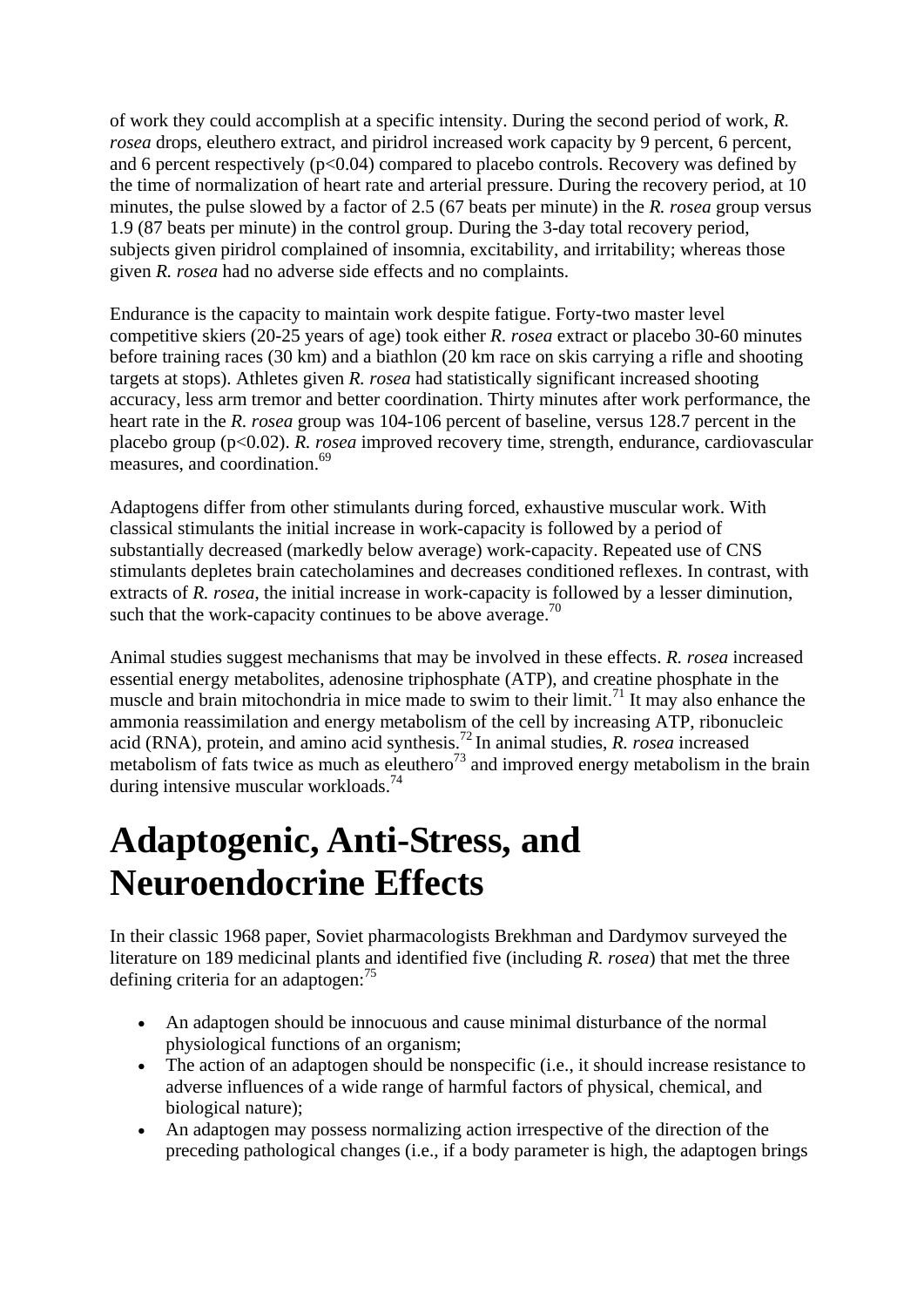it down towards normal; if a parameter is low, the adaptogen brings it up towards normal).



The forced swimming test, used by Russian scientists to measure nonspecific resistance to stress, was later named after Porsolt who assigned specific parameters such as water temperature and the dimensions of the glass cylinder in which a mouse or rat was forced to swim to exhaustion (about 15 minutes). After an initial period of vigorous activity, the rodent adopts a characteristic immobile posture, making only the minimal movements necessary to stay afloat.<sup>76</sup> The validity of the Porsolt swim test and its relationship to depression have been discussed extensively<sup>77,78</sup> and it subsequently became a screening test for antidepressant agents by pharmaceutical companies. Although different laboratories have made minor technical modifications, the fundamentals of the test remain the same. Adaptogens and antidepressants increase the amount of time the animal is able to keep swimming actively.75 Panossian and colleagues propose to update the definition of adaptogen by highlighting more specific biochemical actions as metabolic regulators.<sup>70</sup> The wide range of medical benefits and physiological actions may be based on the effects of adaptogens on regulatory systems found in many organs and tissues (e.g., immune, hormonal, CNS, cardiovascular, muscular, etc.). They hypothesize that adaptogens reduce damage from stressors by altering the reactivity of the organism's defense system, including the hypothalamic pituitary axis (HPA) and the efferent sympatho-adrenal system  $(SAS)$ .<sup>70</sup>

A recent study showed that *R. rosea* and eleuthero protected the embryos of freshwater snails (*Lymnaea stagnalis*) from a variety of environmental stressors.79 Enhancement in resistance was studied by applying phyto-adaptogen extracts for a period of 20 hours to 3-day old *L. stagnalis* larvae. Subsequently the larvae were exposed to the following highly toxic environmental stressors: a physical stress (heat shock: 43 degrees C for 4 minutes); an oxidative stress (superoxide radicals induced by menadione 600 microM for 2 hours); and heavy metal-induced stress (copper 50 microM for 1 hour or cadmium 20 microM for 1 hour). Both eleuthero and *R. rosea* strongly protected snail embryos from lethal heat shock, from the adverse effects of menadione-induced superoxide radicals, and from toxic exposure to heavy metals (copper and cadmium). Although the degree to which resistance was enhanced depended on the type of stressor applied, these results confirm the definition of phytoadaptogens as being universal enhancers of non-specific resistance against different kinds of stress conditions. The mechanisms of nonspecific resistance are not entirely clear, but probably involve improvements in cellular energy metabolism, based in part on ATP (as discussed above).

In higher animals and humans, nonspecific resistance may also be enhanced by improvements in the neurological mechanisms of dealing with stress (catecholamines, serotonin, and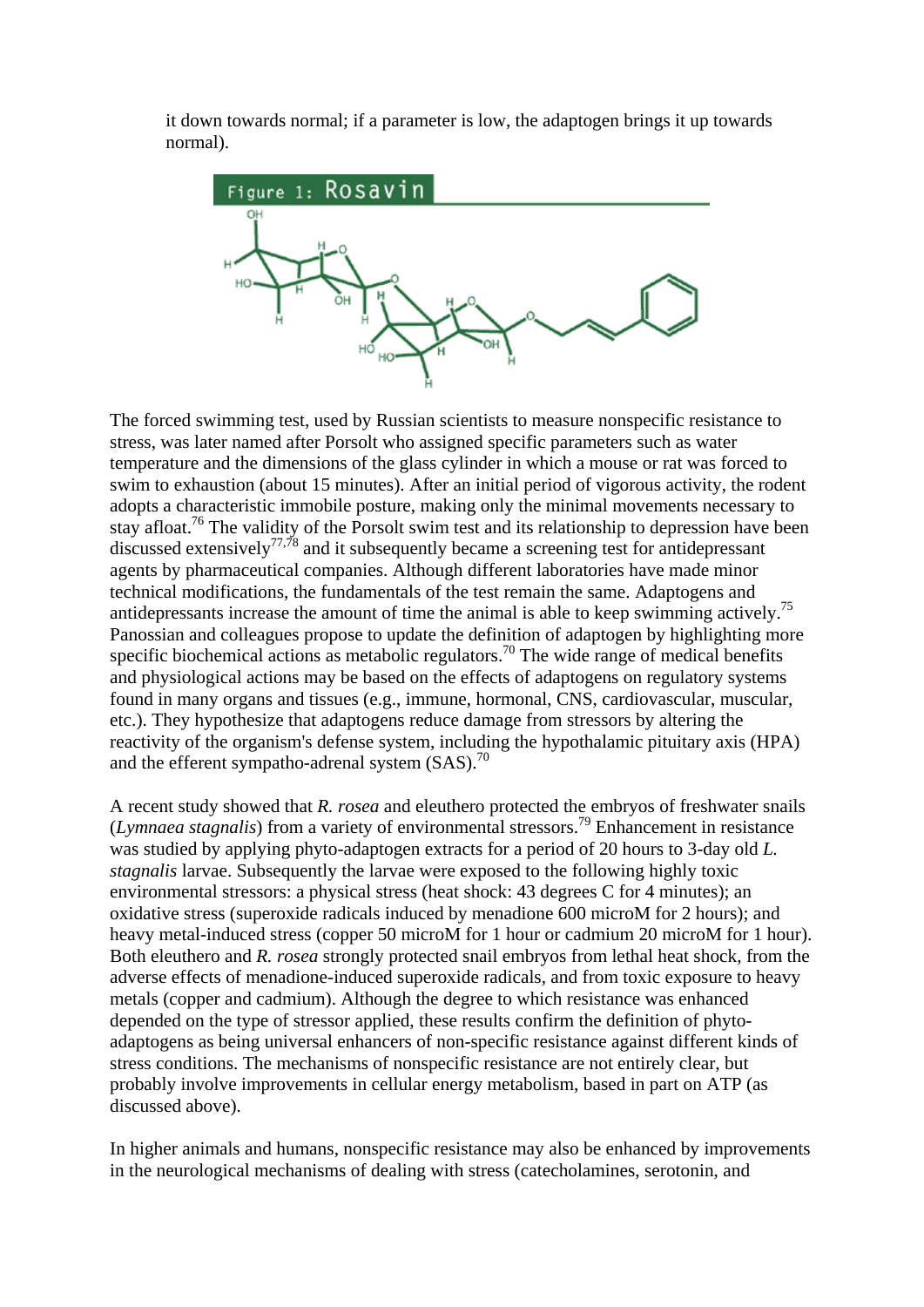endorphins). The serotonin system is necessary for the stress response reaction, adaptation to new environmental conditions, and tolerance of hypoxia. Numerous stressors decrease serotonin in the hypothalamus. Theoretically, the ability of *R. rosea* to increase the nonspecific resistance of animals may be related to its capacity to increase serotonin in the hypothalamus and midbrain. Additional research showed that an intact hypothalamic pituitary adrenal axis and participation of the gonads and thymus were necessary for this anti-stress effect.<sup>2</sup> Furthermore, *R. rosea* reduces the activation of several components of the stress response system. For example, it modestly increased serum beta-endorphins that protected rats against subsequent stress-induced excess endorphin elevation.80 In addition, *R. rosea* moderates the release of opioid peptides that occurs as part of the pituitary adrenal axis response to stress. This reduced release protects against sudden excess opioid and catecholamine (NE and DA) levels (which interfere with normal brain functions and can lead to heart damage), while allowing a more moderate release that increases stress tolerance without damaging the central nervous system or the cardiovascular system (see Diagram 2). *R. rosea* extracts also protect the brain and heart by reducing the secretion of corticotrophin releasing factor (CRF) under stress.  $80,81$ 



# **Endocrine and Reproductive Effects**

Neuroendocrine animal studies showed that *R. rosea*, like other adaptogens, enhanced thyroid function without causing hyperthyroidism.<sup>81</sup> In addition, the thymus gland functioned better and was protected from the involution that occurs with aging. The adrenal glands functioned with better reserve and without the kind of hypertrophy caused by other psychostimulants.

Egg maturation was enhanced in rats and an anabolic effect in males (increased muscle building and gonad strengthening similar to effects of low-dose testosterone) was observed in a number of species. Administration of rhodosin (extract of *R. rosea* for intravenous, intramuscular, or peritoneal injection) to sexually mature female mice over a period of 4 weeks prolonged menstruation from 1.3 days (control) to 2.8 days (rhodosin treated), reduced the resting period from 3.8 days (control) to 2.2 days (rhodosin treated), and increased the relative number of estrus days from 29 percent to 56 percent. In the majority of rhodosin treated animals, the number of growing follicles, the oocyte volumes, the accumulation of RNA in oocyte cytoplasm, the proliferation of the lining and glandular cells of the uterine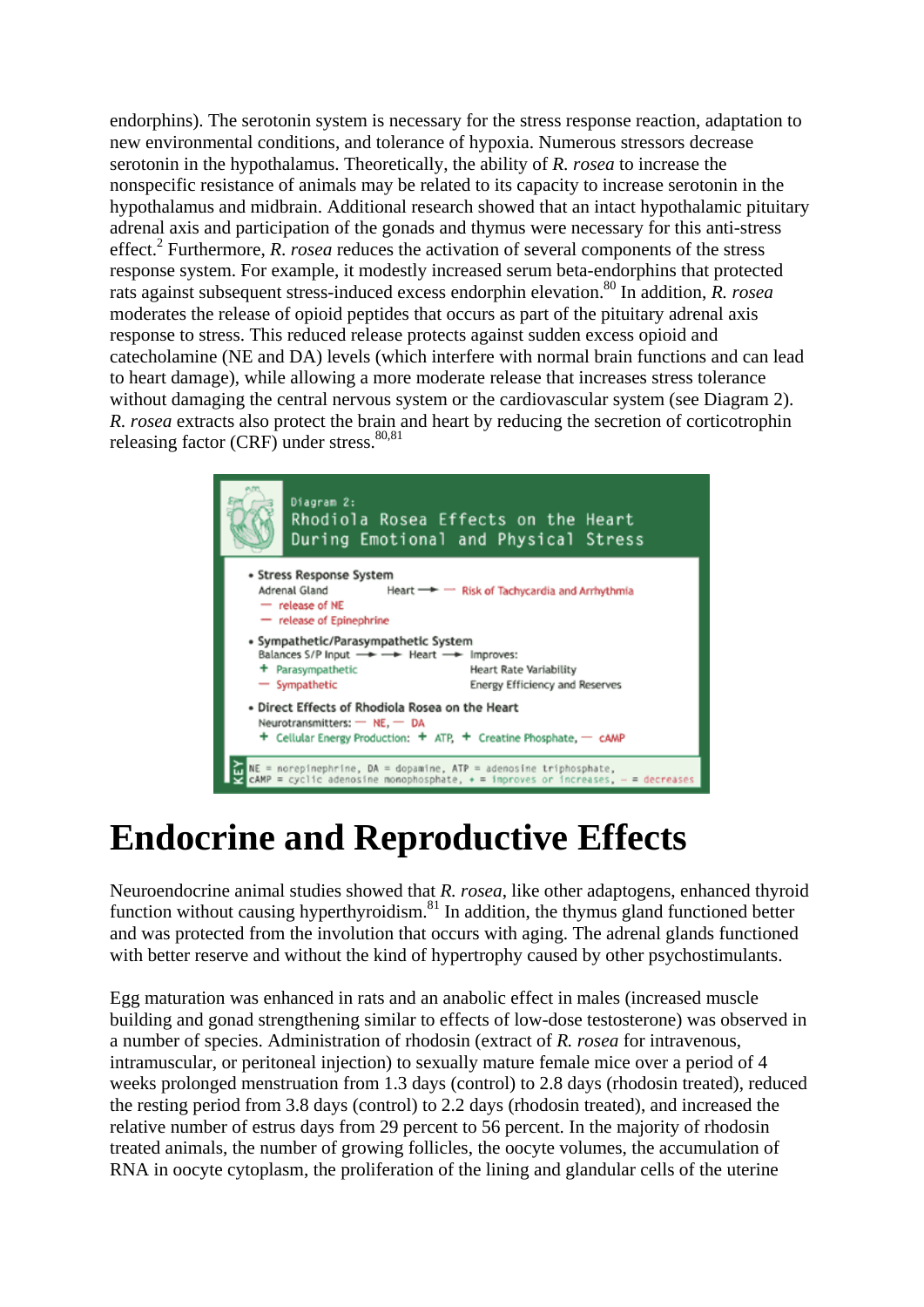horns, and the preparation of uterine mucosa for fertilization all increased. In sexually mature mice, rhodosin increased the mean weight of the uterine horns from 39.6+4.11 mg to 59.5+1.59 mg and the mean weight of the ovaries from  $6.4+0.65$  mg to  $9.1+0.45$  mg. However, the administration of rhodosin to sexually immature female white mice for 3 weeks did not affect sexual maturation, the onset of estrus, the weight of ovaries or uterine horns, or the maturation of follicles. Thus, it is probable that the estrogenic effects of *R. rosea* preparations depend upon a specific hormonal milieu.<sup>82,83</sup>

These pre-clinical investigations led to a study of *R. rosea* extract in women suffering from amenorrhea (loss of menstrual cycles). Forty women with amenorrhea were given *R. rosea* (either 100 mg *R. rosea* extract orally twice a day for 2 weeks, or 1 ml rhodosin intramuscularly for 10 days). In some subjects the treatment cycle was repeated 2-4 times. Normal menses were restored in 25 women, 11 of whom became pregnant. In those with normal menses, the mean length of the uterine cavity increased from 5.5 cm to 7.0 cm (normal) after *R. rosea* treatment.<sup>82,83</sup> One of the authors (Dr. Brown) has treated in his practice several women who had failed to conceive with standard fertility drugs, and who become pregnant within several months of beginning *R. rosea* extract. These preliminary clinical observations warrant controlled follow-up clinical trials. Using the *in vitro* estrogen receptor competition assay, Patricia Eagon, Ph.D. (personal communication, December 2001) recently found that *R. rosea* extract showed strong estrogen binding properties that require further characterization.

In an open study, 26 out of 35 men with erectile dysfunction and/or premature ejaculation (of 1-20 years duration) responded to *R*. *rosea* (150-200 mg/day for 3 months) with substantially improved sexual function, normalization of prostatic fluid, and an increase in 17-ketosteroids in urine. $56,69$ 

# **Cardioprotective Effects**

Cardioprotective effects of *R. rosea* include: prevention of stress-induced cardiac damage,<sup>80,81,84</sup> decreased myocardial catecholamines and cyclic adenosine monophosphate  $(CAMP)$  levels; and reduced adrenal catecholamine release<sup>80,81</sup> (see Figure 2). Furthermore, *R. rosea* activation of mu-opiate receptors in heart muscle prevented reperfusion arrhythmias in animal hearts. This effect could be blocked by naloxone injection (known to inhibit mu-opiate receptors), thus confirming that the anti-arrhythmic effect of *R. rosea* is associated with the mu-opiate receptors in myocardial (heart) muscle.<sup>84</sup>

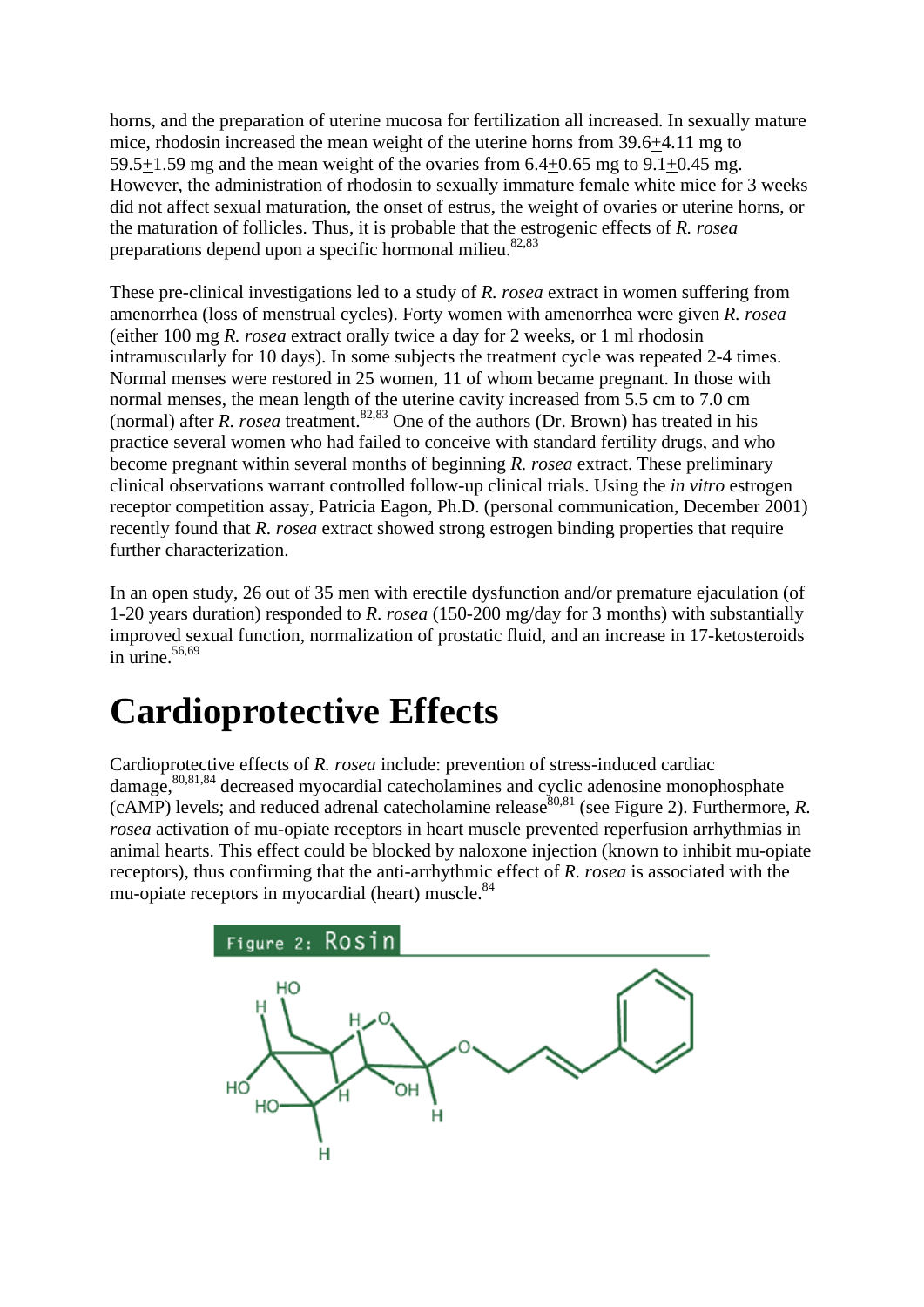In a series of joint Swedish and Russian double-blind, randomized placebo-controlled studies,  $85$  10 healthy but sedentary men (ages 20-31 years) were evaluated. Twenty percent of the subjects had average physical work capacity as measured by Power Work Capacity (PWC-170) and 80 percent had below-average PWC-170, indicating a low level of physical training (PWC-170 is a calculation based on the amount of work performed by a man if his heart rate reaches 170 beats per minute, bpm). A sequence of complex 1- to 7-day trials compared the effects of an adaptogen formula, a mixture of mono- and polyphenolic adaptogens (MMPA). Each tablet contained the following ingredients: 3 mg rhodioloside from *R. rosea* root extract, 50 mg; 3 mg total sum of isofraxidine-, syringine-, and syringaresinoie-glycosides from eleuthero root extract, 100 mg; and 4 mg schizandrine and gamma-schizandrine from schisandra (*Schisandra chinensis* (Turcz.) Baill., Lamiaceae) fruit extract, 150 mg.

During the 7-day adaptogen trial, subjects were given 3 capsules (containing a total of 150 mg *R. rosea*) twice a day on days 1-3; 4 capsules (200 mg *R. rosea*) twice a day on days 4-6, and 4 capsules once on day 7. The mean increase in physical work capacity was 28 percent with dosed physical loads in subjects treated with the adaptogen formula. Thus, sedentary subjects given the adaptogen were able to perform in the lower level of trained athletes without any exercise training. Their heart rate variability and inotropic (strength of heart muscle contractility) functions improved.

Both the sympathetic and parasympathetic inputs to the heart were enhanced such that the heart showed increased reserves under stress of greater intensity. The autonomic nervous system controls automatic or involuntary functions of the body. It has two components: the sympathetic and the parasympathetic nerves (see Diagram 2). The sympathetic nervous system is the "fight-or-flight" system that helps the organism respond to stress (e.g., by increasing heart rate, respiratory rate, and muscle tone). The parasympathetic nervous system conserves and restores energy (e.g., by slowing the heart rate, respiratory rate, and metabolism). By enhancing the functions of the sympathetic and parasympathetic systems, *R. rosea* enables the organism to put out more energy during stress while at the same time maintaining higher energy reserves. One of the challenges presented by research on a multiingredient formula is that it is not usually possible to attribute the results to the activity of any one single herbal component. However, the results of this study are consistent with results of other research conducted solely on *R. rosea* monopreparations.

#### **Antioxidant and Anti-carcinogenic Effects**

*R. rosea* is rich in phenolic compounds, known to have strong antioxidant properties.<sup>53,86</sup> Animal studies have shown that *R. rosea* decreases toxicity from cyclophosphamide, rubomycin, and adriamycin (anti-cancer drugs), while it enhances their anticarcinogenic effects.87-89 Udintsev and Schakhov studied the effect of *R. rosea* root extract (RRRE), a tincture manufactured according to the Russian Pharmacopoeia standards (minimum 0.8 percent salidroside and 3 percent rosavin), on tumor cells (transplanted into mice) and normal bone marrow cells in two mouse cancer models.<sup>90</sup> One group of mice with Ehrlich ascites tumor (EAT) and another group with Lewis lung carcinoma (3LL) were first treated with 100 mg/kg cyclophosphamide (a chemotherapy agent) that suppressed tumor growth to 31-39 percent and limited 3LL metastases to 18 percent, while also reducing the number of normal bone marrow cells, leucocytes, and myelokariocytes, to 40-50 percent and 20-25 percent of normal, respectively. In comparison, RRRE, 0.5 mg/kg/day given orally 2-8 days after tumors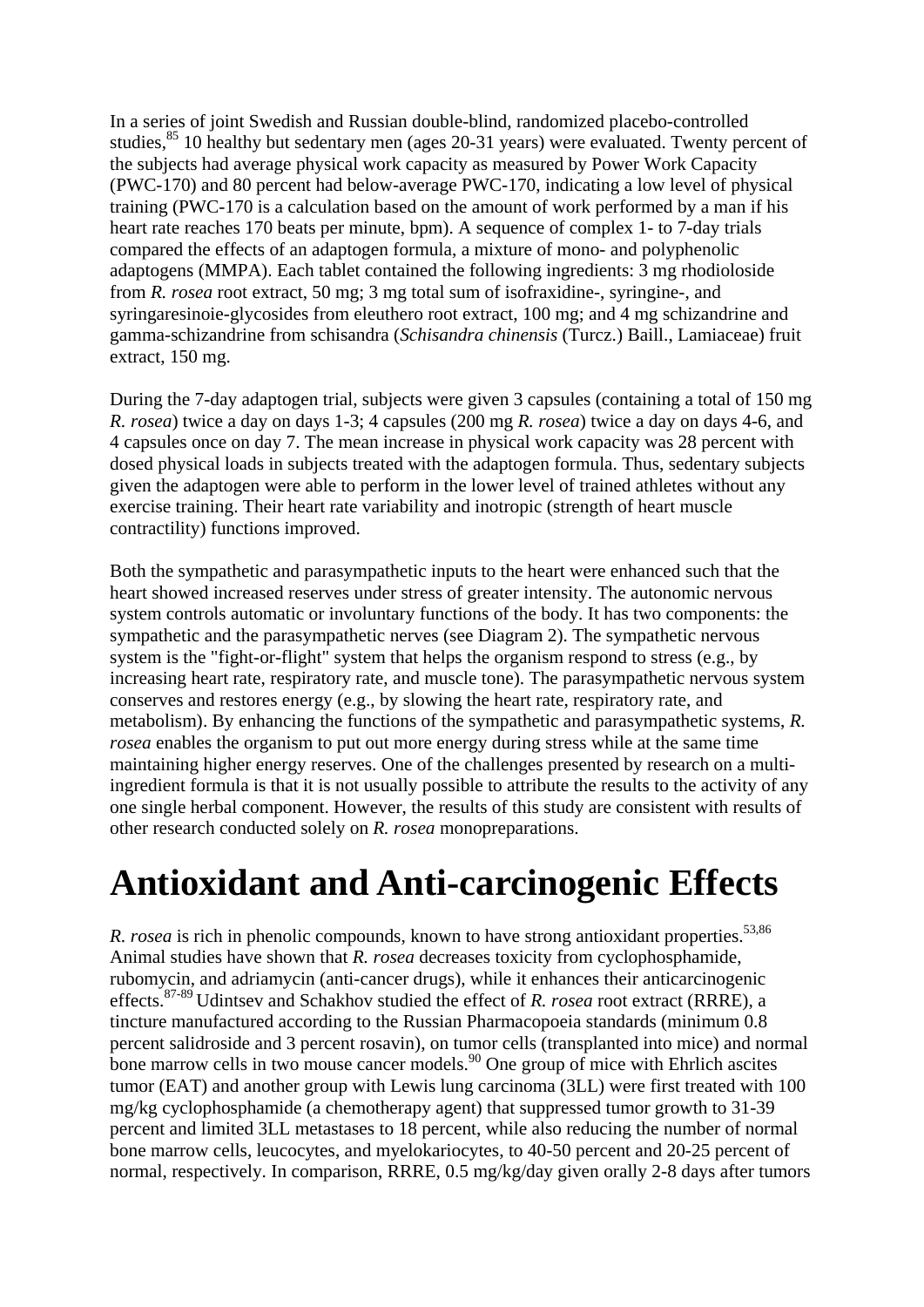had been transplanted, suppressed growth of both tumors by 19-27 percent and 3LL metastases 16 percent. However, in contrast to cyclophosphamide, RRRE caused no reduction in normal bone marrow cells. In animals given both RRRE and cyclophosphamide, the RRRE increased the antimetastatic effect of cyclophosphamide by 36 percent ( $p<0.05$ ). RRRE also increased the number of leukocytes by 30 percent and myelokariocytes by 16-18 percent.



In another mouse tumor model, Udintsev and colleagues showed that RRRE (minimum 0.8 percent salidroside and 3 percent rosavin) increased the antitumor effect of the drug adriamycin while substantially reducing its liver toxicity.<sup>89</sup> Many chemotherapy agents are hematotoxic (reduce the number of normal blood cell precursors in bone marrow) or hepatotoxic (cause damage to the liver). These serious side effects were significantly ameliorated by RRRE. Thus, the research suggests that RRRE can both enhance tumor inhibition by chemotherapeutic drugs while alleviating dangerous side effects.



Substances that reduce the incidence of chromosomal aberrations are termed antimutagenic. Salikhova and colleagues found that in mice injected with cyclophosphamide, RRRE (minimum 0.8 percent salidroside and 3 percent rosavin) had antimutagenic effects.<sup>91</sup> Compared to placebo controls, RRRE reduced the development of chromosomal aberrations by 50 percent and reduced the incidence of cells with micronuclei by more than 50 percent. RRRE also increased indices of DNA repair in bone marrow cells after exposure to the mutagen N-nitroso-N-methylurea  $(NMU)$ <sup>91</sup>

In a small pilot study of 12 patients with superficial bladder carcinoma (TIG1-2), treatment with RRRE (minimum 0.8 percent salidroside and 3 percent rosavin) improved parameters of leukocyte integrines and T-cell immunity.<sup>92</sup> The average frequency of relapse was reduced, but did not reach statistical significance. Larger placebo-controlled studies of *R. rosea* extracts to augment tumor inhibition and reduce toxic effects of chemotherapy agents are needed.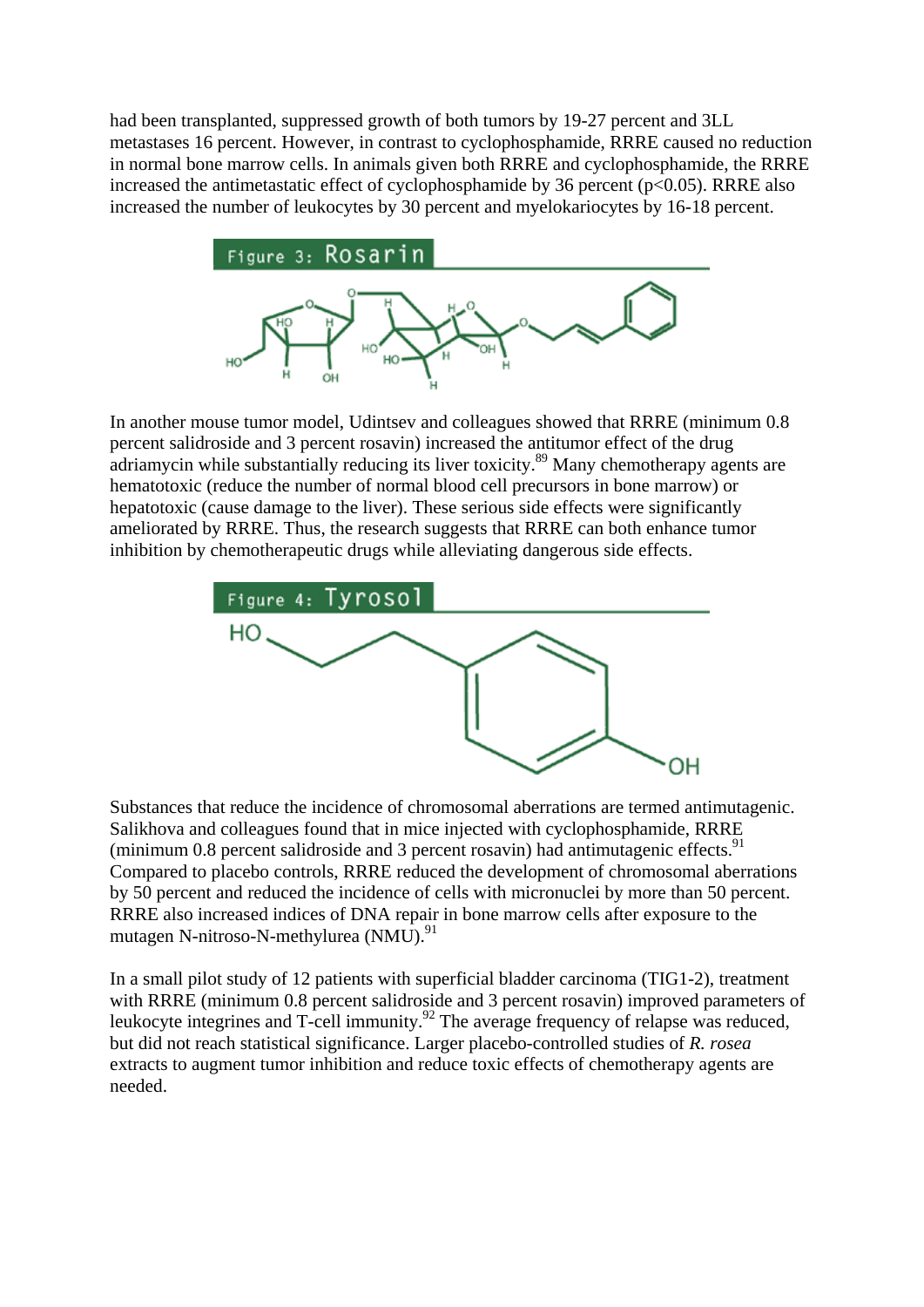## **Toxicity, Side Effects, and Contraindications**

*R. rosea* has a very low level of toxicity. In rat toxicity studies, the LD<sub>50</sub> (lethal dose at which 50 percent of animals die) was calculated to be 28.6 ml/kg, approximately 3,360 mg/kg.<sup>25</sup> The equivalent dosage in a 70 kg man would be about 235 gm or 235,000 mg. Since the usual clinical doses are 200-600 mg/day, there is a huge margin of safety. $87$ 

Overall, *R. rosea* has very few side effects. Most users find that it improves their mood, energy level, and mental clarity. Some individuals, particularly those who tend to be anxious, may feel overly activated, jittery, or agitated. If this occurs, then a smaller dose with very gradual increases may be needed. *R. rosea* should be taken early in the day because it can interfere with sleep or cause vivid dreams (not nightmares) during the first few weeks. It is contraindicated in excited states. Because *R. rosea* has an activating antidepressant effect, it should not be used in individuals with bipolar disorder who are vulnerable to becoming manic when given antidepressants or stimulants. Until this has been further studied, the authors advise caution in patients with bipolar spectrum disorders. The herb does not appear to interact with other medications, though it may have additive effects with other stimulants. It is best absorbed when taken on an empty stomach 30 minutes before breakfast and lunch. As with any herbal preparation, patients should inform their primary healthcare practitioner when taking *R. rosea*.



# **Rhodiola in the Future**

More scientific research is needed to confirm the preventive and curative benefits of *R. rosea*. Controlled studies are warranted to explore its use in antidepressant augmentation, disorders of memory and cognition, attention deficit disorder, traumatic brain injury, Parkinson's disease, protection against arrhythmias, sports performance, aviation and space medicine (enhancing physical and mental performance while reducing stress reactions), endocrine disorders (infertility, premenstrual disorder, menopause), sexual dysfunction, disorders of the stress response system (fibromyalgia, chronic fatigue syndrome, and post traumatic stress disorder), and enhancement of chemotherapy/radiation with amelioration of toxicity.

In the course of evolution, *R. rosea* has adapted to the harsh conditions of high altitude (extreme cold, low oxygen, little rainfall, and intense irradiation from the sun) by producing a group of powerful protective compounds that have diverse beneficial effects in animals and humans. One is struck by the versatility of *R. rosea*, from its description in Greek medicine,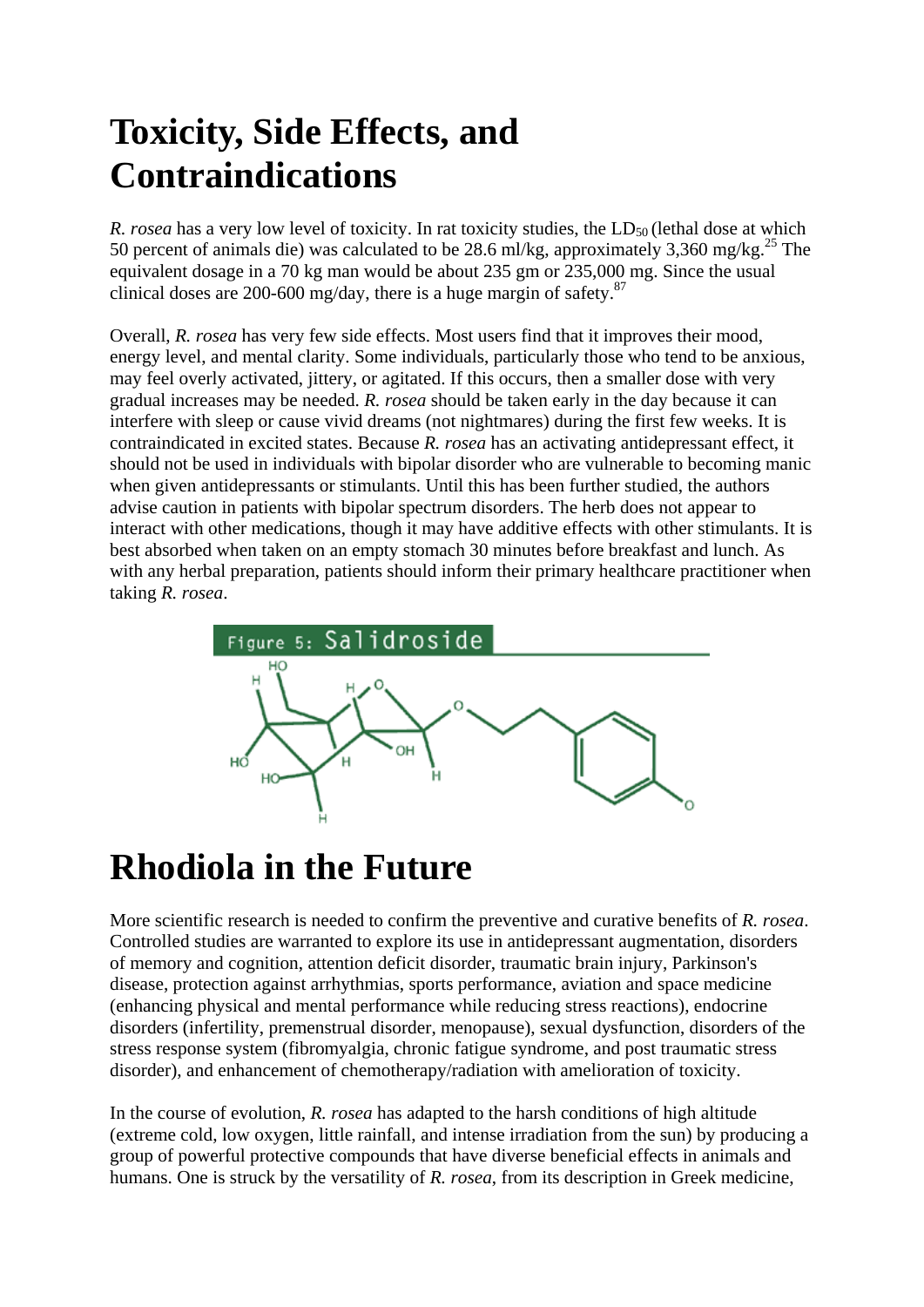2000 years ago to its use by 20th century cosmonauts. It is time for modern research, using controlled clinical trials, to develop the potential medical applications of this unique phytoadaptogen.

*Richard P. Brown, M.D., is Associate Clinical Professor of Psychiatry at Columbia University College of Physicians and Surgeons in New York City. He received his M.D. in 1977 from Columbia University College of Physicians and Surgeons in New York. Dr. Brown completed his Residency in Psychiatry and a Fellowship in Psychobiology and Psychopharmacology at New York Hospital. Dr. Brown is the recipient of numerous awards, including a Mead-Johnson Neuropsychopharmacology Travel Fellowship, a Mallinckrodt Scholar award, and a Fellowship in Neurosciences and Brain Imaging from the Dana Foundation. He has had a longstanding interest in herbal and complementary medicine, especially as relevant to psychiatry. In 2000, he co-authored the book,* Stop Depression Now*, which presents a holistic approach to the treatment of depression, including SAM-e. Since 1999, Dr. Brown has taught a full day course on Herbs and Nutrients in Psychiatry at the annual meetings of the American Psychiatric Association. Dr. Brown has no financial interest in* Rhodiola rosea*.*

*Patricia L. Gerbarg, M.D., is Assistant Clinical Professor in Psychiatry at New York Medical Center. She graduated from Harvard Medical School in 1975 and completed her Psychiatry Residency at Beth Israel Hospital in Boston in 1979. She finished psychoanalytic training at the Boston Psychoanalytic Society and Institute in 1992 and has maintained a private psychiatric practice for 23 years. Dr. Gerbarg has taught and lectured on a range of topics in psychiatry and psychoanalysis. Over the past eight years she has been increasingly involved in research and writing about alternative and complementary medicine in psychiatry and has co-authored numerous articles and book chapters with Dr. Brown. Dr. Gerbarg has no financial interest in* Rhodiola rosea.

*Zakir Ramazanov, Ph.D., D.S., is Professor of Biochemistry at Las Palmas Technological Institute, Spain. In 1978 he received a bachelor's degree with a double major in biochemistry and plant physiology from North Caucasian State University and in 1981 a Ph.D. in Plant Physiology and Biochemistry from the Soviet Academy of Sciences. He has served as Senior Scientist and Chief of the Department of Biotechnology at the Soviet Academy of Science and as Chairman of Algal Biotechnology Development. In 1991 he accepted a research fellowship at Louisiana State University. The recipient of numerous research grants, Dr. Ramazanov is known for his work in space biology, the cultivation of photosynthetic organisms in space stations, and the development of marine natural products from sea vegetables. He has published more than 140 scientific studies and co-authored two books:* Arctic Root (Rhodiola rosea) — The powerful new Ginseng Alternative *(1998) and* Effective Natural Stress and Weight Management Using Rhodiola Rosea and Rhododendron Caucasicum *(1999). Dr. Ramazanov is President and CEO of National Biosciences Corporation, Chester, NY.*

*Acknowledgement: The authors are grateful to Dr. Bertalan Galambosi from Agrifood Research Finland, Ecological Production, of Mikkeli, Finland, for providing the photographs of* Rhodiola rosea*.*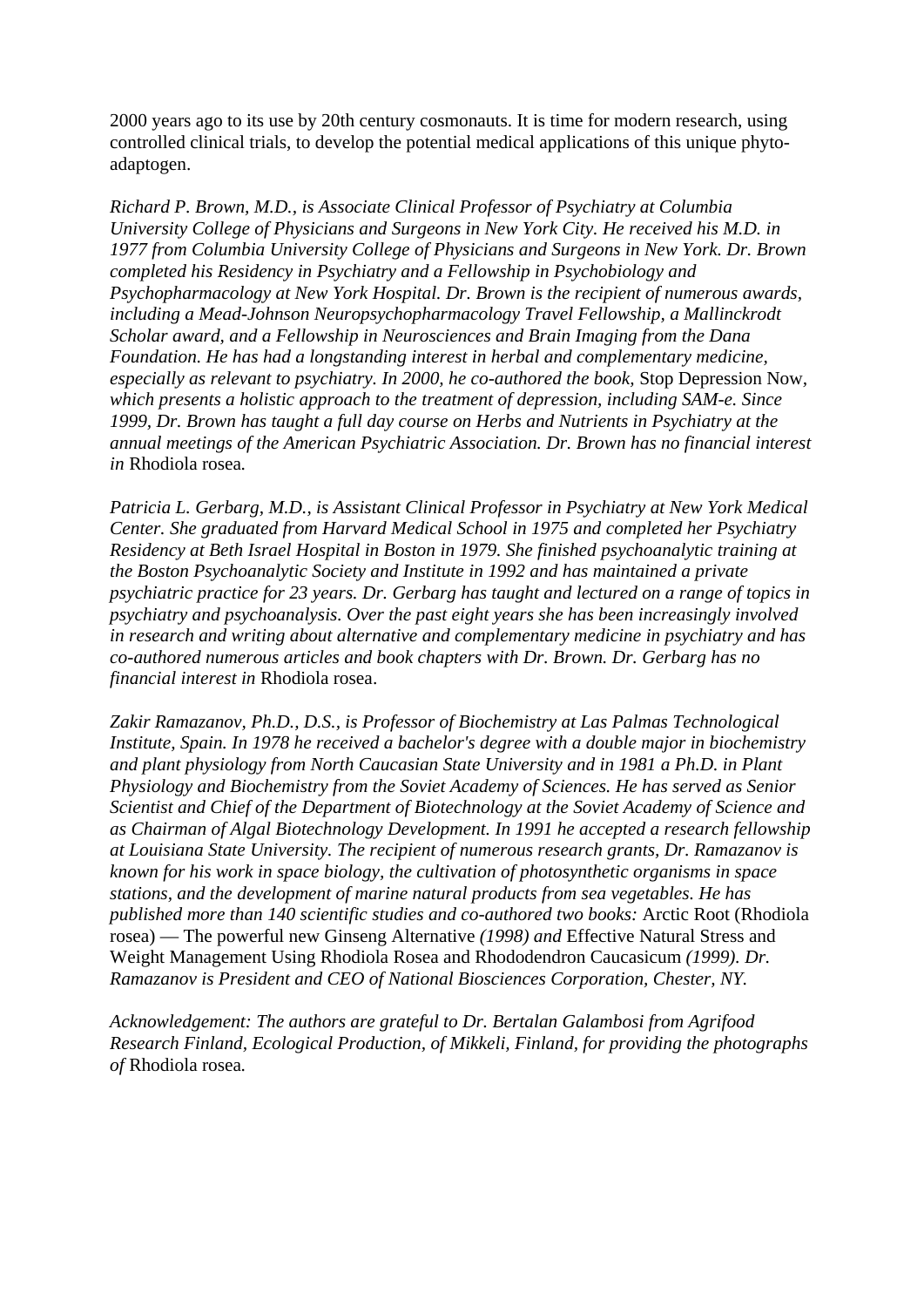## **References**

- 1. Engler A. *Syllabus der Pflanzenfamilien*. Vol. 2. Berlin, Germany: Borntraeger; 1964. p. 199-200.
- 2. Saratikov AS, Krasnov EA. *Rhodiola rosea is a valuable medicinal plant (Golden Root*). Tomsk, Russia: Tomsk State University Press; 1987.
- 3. Mell CD. Dyes, tannins, perfumes, and medicines from *Rhodiola rosea*. *Textile Colorist* 1938;60(715):483-4.
- 4. Linnaeus C. *Materia Medica*. Liber I. De Plantis. Stockholm, Sweden: Lars Salvius; 1749. p. 168.
- 5. Linnaeus C. *…rtabok*. Stockholm, Sweden: Almquist and Wiksell; 1725. p. 127.
- 6. Linnaeus C. *Plants of Lapland*. Uppsala, Sweden: The Royal Science Academy's documents; 1754. p. 182-7.
- 7. Linnaeus C. *Flora Oeconomica eller Hushalls-Nyttan af de i Swerige, Wildt waxande …rter*. Stockholm, Sweden: Lars Salvii; 1748. p. 399.
- 8. Linnaeus C, Tonning H. *Norwegian Rarities*. Uppsala, Sweden: Johan Edman; 1768. p. 3-19.
- 9. Sandberg F, Bohlin L. *Fytoterapi: vaxbaserade lakemedel* [*Remedies based on herbs*]. Stockholm, Sweden: Halsokostradets farlag AB; 1993. p. 131.
- 10. Commission Nationale de la Pharmacopee Fran aise. *Pharmacopee Franeaise*. IX ed. Table alphabetique revisee des drogues vegetales. Paris, France: French Agence du Medicament-Direction des French Laboratoires et des Contr™les, Unite Pharmacopee; 1974. p. II A214-*101*.
- 11. Sandberg F. *Herbal Remedies and Herb Magic*. Stockholm, Sweden: Det Basta; 1998. p. 223.
- 12. Mashkovskij MD. *Doctor's manual: medical drugs*. 12th ed. Vol. 1. Moscow, Russia: Meditzina; 1976. p. 161-5.
- 13. Khaidaev Z, Menshikova TA. *Medicinal Plants in Mongolian Medicine*. Ulan-Bator, Mongolia; 1978.
- 14. Magnusson B. *Fagringar: Vaxter som berar oss* (*Beauty: herbs that touch us*). …stersund, Sweden: Berndtssons; 1992. p. 66-7.
- 15. Hoppe H. *Drogen kunde*. Band 1, Angiosperm 8.Berlin, Germany: Walter de Gruyter; 1975. p. 986-7.
- 16. Narr H. Phytochemical and pharmacological investigation of the adaptogens: *Eleutherococcus senticocus, Ocimum sanctum, Codonopsis pilosula, Rhodiola crenulata* [dissertation]. Munich, Germany: Faculty of Chemistry and Pharmacy, Ludwig-Maximilians-Universitat MŸnchen; 1993.
- 17. Krylov GV. *Herbs for Life*. Novosibirsk, Russia: Academic Press; 1969. p. 264.
- 18. Darbinyan V, Kteyan A, Panossian A, Gabrielian E, Wikman G, Wagner H. *Rhodiola rosea* in stress induced fatigue: a double blind cross-over study of a standardized extract SHR-5 with a repeated low-dose regimen on the mental performance of healthy physicians during night duty. *Phytomedicine* 2000;7(5):365-71.
- 19. Komarov VL, editor. *Flora of the USSR*. Volume IX, *Rosales* and *Sarraceniales*. Genus 698: *Rhodiola* L. Leningrad, Russia: The USSR Academy of Sciences: 1939. Translation: Jerusalem, Israel: Israel Program for Scientific Translation; 1971. p. 20- 36.
- 20. Hegi G, editor. *Illustrierte Flora von Mitteleuropa*. Vol.IV/2, Liefering 2/3. Hamburg/Berlin, Germany; P. Posey: 1963. p. 99-102.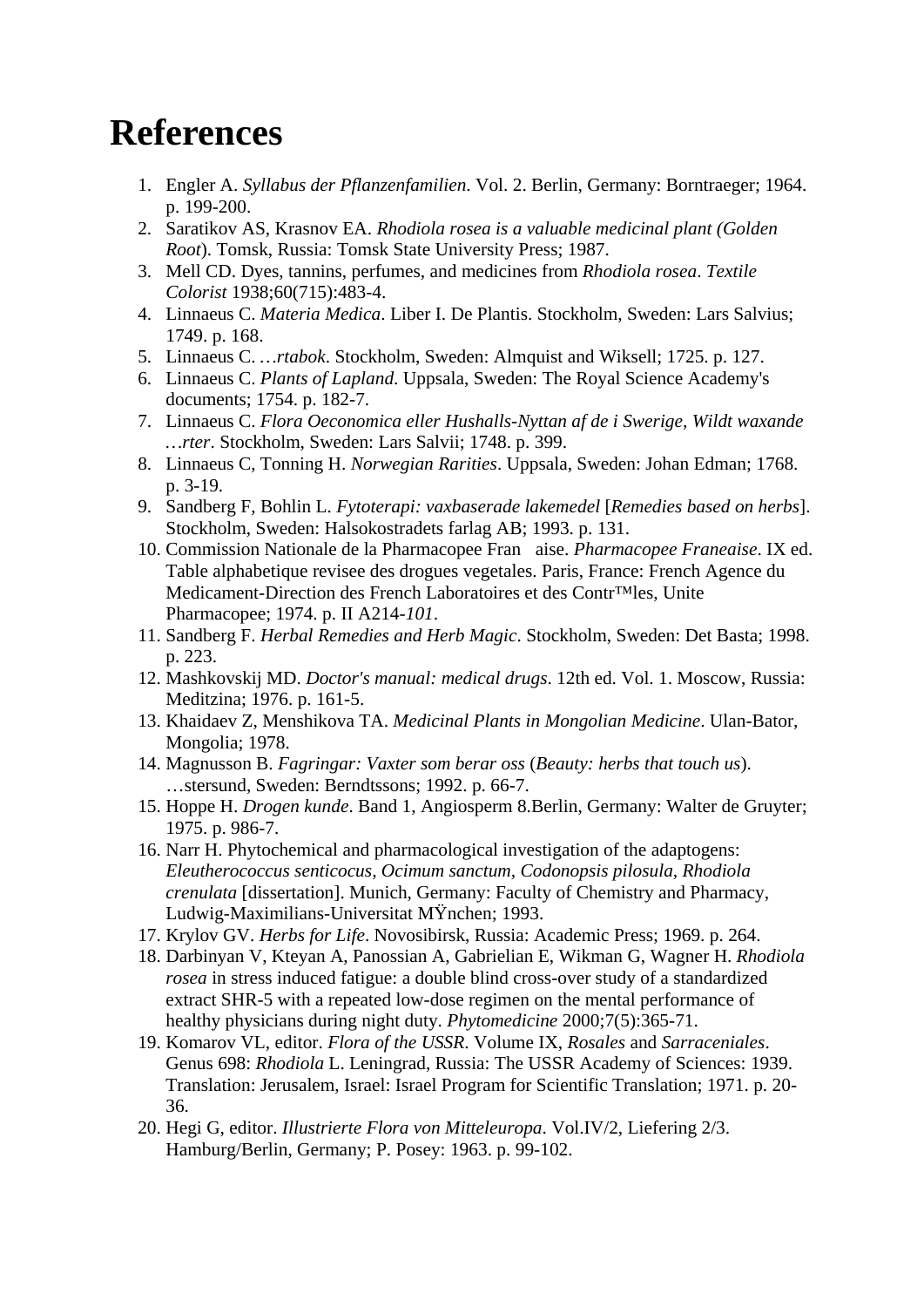- 21. Ohba H. A revision of the eastern Himalayan species of the subgenus *Rhodiola* of the genus *Sedum*. In: Ohashi H, editor. *Flora of Eastern Himalaya*, 3rd report. Tokyo, Japan: University of Tokyo Press; 1975. p. 283-362.
- 22. Saratikov AS, Krasnov EA. Chapter I: Chemical composition of *Rhodiola rosea*. In: Saratikov AS, Krasnov EA. *Rhodiola rosea is a valuable medicinal plant* (*Golden Root*). Tomsk, Russia: Tomsk State University; 1987. p. 3-39.
- 23. Kurkin VA, Zapesochnaya GG. Chemical composition and pharmacological properties of *Rhodiola rosea*. *Chemical and Pharmaceutical Journal (Moscow)* 1986;20(10):1231-44.
- 24. Saratikov AS. *Golden Root (Rhodiola rosea)*. Tomsk, Russia: Tomsk State University Press; 1974.
- 25. Kurkin VA, Zapesochnaya GG. Chemical composition and pharmacological characteristics of *Rhodiola rosea* [review]. *Journal of Medicinal Plants, Russian Academy of Science, Moscow* 1985;1231-445.
- 26. Saratikov AS, Krasnov EA, Khnikina LA, Duvidson LM. Isolation and chemical analysis of individual biologically active constituents of *Rhodiola rosea*. Proceedings of the Siberian Academy of Sciences. *Biology* 1967;1:54-60.
- 27. The Russian Federation Ministry of Health and Medical Industry. *Russian National Pharmacopoeia*. Pharmacopoeia article: PA 42-2126-83, liquid extract of Rhodiola rosea root and rhizome. Moscow, Russia: The Russian Federation Ministry of Health and Medical Industry; 1983.
- 28. Dubichev AG, Kurkin BA, Zapesochnaya GG, Vornotzov ED. Study of *Rhodiola rosea* root chemical composition using HPLC. *Cemico-Parmaceutical Journal* 1991;2:188-93.
- 29. Ganzera M, Yayla Y, Khan IA. Analysis of the marker compounds of *Rhodiola rosea* L. (golden root) by reversed phase high performance liquid chromatography. *Chem Pharm Bull (Tokyo)* 2001;49(4):465-7.
- 30. Zhang S, Wang J, Zhang H. Chemical constituents of Tibetan medicinal herb *Rhodiola kirilowii* (Reg.). *Gansu Chung Kuo Chung Yao Tsa Chih* 1991;16(8):483, 512.
- 31. Wang S, Wang FP. Studies on the chemical components of *Rhodiola crenulata*. *Yao Hsueh Hsueh Pao* 1992;27(2):117-20.
- 32. Wang S, You XT, Wang FP. HPLC determination of salidroside in the roots of *Rhodiola* genus plants. *Yao Hsueh Hsueh Pao* 1992;27(11):849-52.
- 33. Bridel M, Beguin C. Isolation of rutoside, asparagines and a new glycoside, hydrolysable by emulsion, salidroside from *Salix triandra* L. *Seances Acad Sci* 1926;183:321-3.
- 34. Shi L, Ma Y, Cai Z. Quantitative determination of salidroside and specnuezhenide in the fruits of *Ligustrum lucidum* by high performance liquid chromatography. *Biomed Chromatogr* 1998;12(1):27-30.
- 35. Thieme H. On the identity of glucoside rhodioloside and salidroside. *Pharmazie* 1969;24(2):118-9.
- 36. Thieme H, Walewska E, Winkler HJ. Isolation of salidroside from leaves of *Rhododendron ponticum* x *catawbiense*. *Pharmazie* 1969;24(12):783.
- 37. The Russian Federation Ministry of Health and Medical Industry. *Russian National Pharmacopoeia*. Moscow, Russia: The Russian Federation Ministry of Health and Medical Industry; 1989.
- 38. Spasov AA, Wikman GK, Mandrikov VB, Mironova IA, Neumoin VV. A doubleblind, placebo-controlled pilot study of the stimulating and adaptogenic effect of *Rhodiola rosea* SHR-5 extract on the fatigue of students caused by stress during an examination period with a repeated low-dose regimen. *Phytomedicine* 2000;7(2):85-9.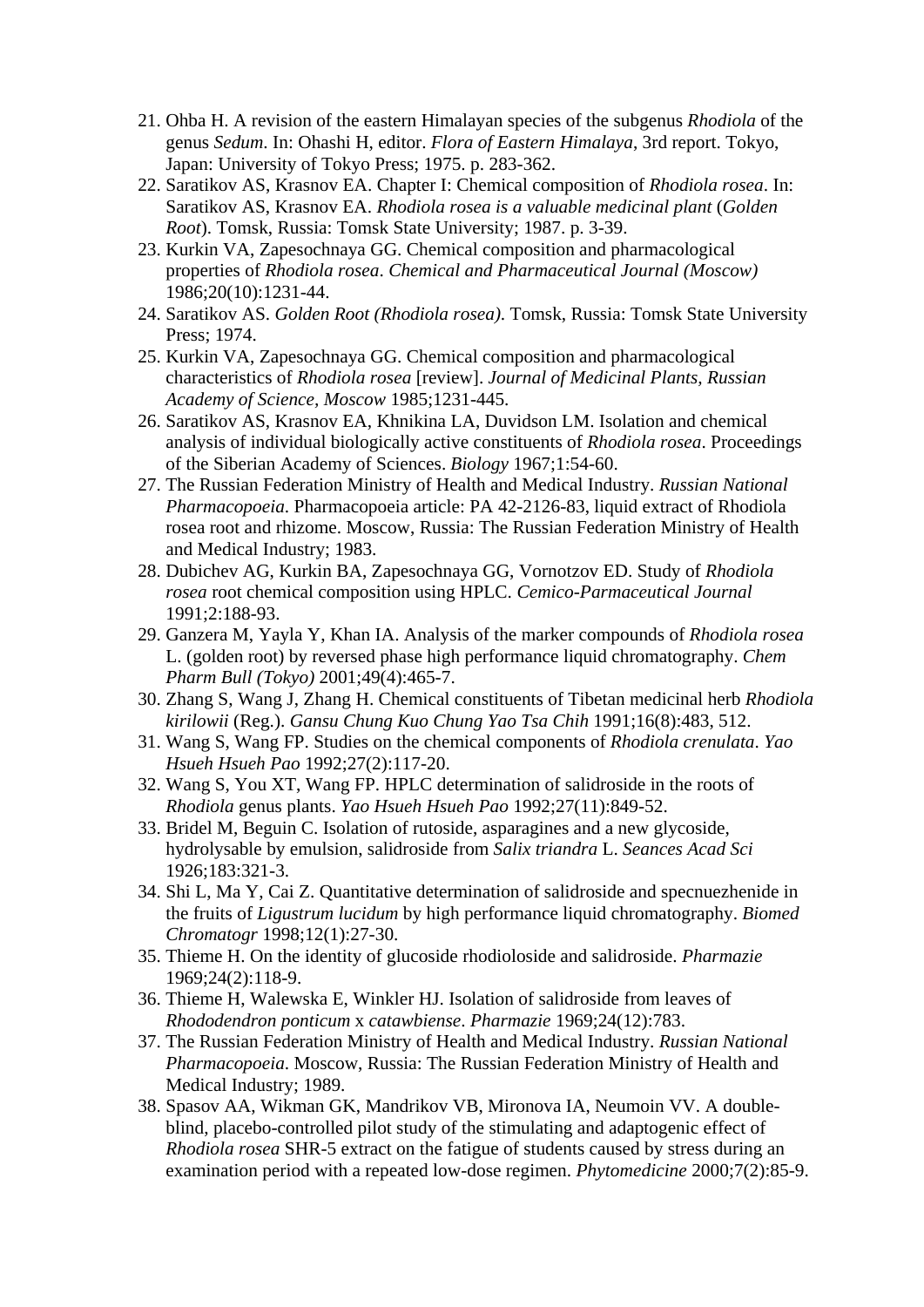- 39. Spasov AA, Mandrikov VB, Mironova IA. The effect of the preparation rhodiosin on the psychophysiological and physical adaptation of students to an academic load. *Eksp Klin Farmakol* 2000;63(1):76-8.
- 40. Furmanowa M, Oledzka H, Michalska M, Sokolnicka I, Radomska D. Chapter XXIII *Rhodiola rosea* L. (Roseroot): *In vitro* regeneration and the biological activity of roots. Vol. 33. In: Bajaj YPS, editor. *Biotechnology in Agriculture and Forestry*. Vol. 33. *Medicinal and aromatic plants*. VIII. Berlin and Heidelberg, Germany: Springer-Verlag; 1995. p. 412-26.
- 41. Saratikov AS, Krasnov EA. Chapter VII: Adaptogenic properties of *Rhodiola rosea*. In: Saratikov AS, Krasnov, editors. *Rhodiola rosea is a valuable medicinal plant*  (*Golden Root*). Tomsk, Russia: Tomsk State University Press; 1987. p. 194-215.
- 42. Petkov VD, Stancheva SL, Tocuschieva L, Petkov VV. Changes in brain biogenic monoamines induced by the nootropic drugs adafenoxate and meclofenoxate and by citicholine (experiments on rats). *Gen Pharmacol* 1990;21(1):71-5.
- 43. Baranov VB. Experimental trials of herbal adaptogen effect on the quality of operation activity, mental and professional work capacity. Contract 93-11-615 Stage 2 Phase I. Moscow, Russia: Russian Federation Ministry of Health Institute of Medical and Biological Problems; 1994.
- 44. Komar VV, Kit SM, Sischuk LV, Sischuk VM. Effect of *Rhodiola rosea* on the human mental activity. *Pharmaceutical J* 1981;36(4):62-4.
- 45. Stancheva SL, Mosharrof A. Effect of the extract of *Rhodiola rosea* L. on the content of the brain biogenic monoamines. *Medecine Physiologie Comptes Rendus de l'Academie Bulgare des Sciences* 1987;40(6):85-7.
- 46. Lazarova MB, Petkov VD, Markovska VL, Petkov VV, Mosharrof A. Effects of meclofenoxate and extr. *Rhodiolae rosea* L. on electroconvulsive shock-impaired learning and memory in rats. *Methods Find Exp Clin Pharmacol* 1986;8(9):547-52.
- 47. Petkov VD, Yonkov D, Mosharoff A, Kambourova T, Alova L, Petkov VV, et al. Effects of alcohol aqueous extract from *Rhodiola rosea* L. roots on learning and memory. *Acta Physiol Pharmacol Bulg* 1986;12(1):3-16.
- 48. Saratikov A, Marina TF, Fisanova LL. Effect of golden root extract on processes of serotonin synthesis in CNS. *Journal of Biological Sciences* 1978;6:142.
- 49. Marina TF, Alekseeva LP. Effect of *Rhodiola rosea* extract on electroencephalograms in rabbit. In. Saratikov AS, editor*. Stimulants of the Central Nervous System*. Tomsk, Russia: Tomsk State University Press; 1968. p. 22-6.
- 50. Marina TF. Effect of *Rhodiola rosea* extract on bioelectrical activity of the cerebral cortex isolated to a different extent from the brain. In. Saratikov AS, editor. *Stimulants of the Central Nervous System*. Tomsk, Russia: Tomsk State University Press; 1968. p. 27-31.
- 51. Brown RP, Gerbarg PG, Muskin PR. Alternative Therapies in Psychiatry. In: Tasman A, Lieberman J, Kay J, editors. *Psychiatry.* 2nd ed [in press]. West Sussex, England: Wiley & Sons, Ltd.; 2002.
- 52. Lupien SJ, de Leon M, de Santi S, Convit A, Tarshish C, Nair NP, et al. Cortisol levels during human aging predict hippocampal atrophy and memory deficits. *Nat Neurosci* 1998;1(1):69-73.
- 53. Furmanowa M, Skopinska-Rozewska E, Rogala E, Malgorzata H. *Rhodiola rosea* in vitro culture: phytochemical analysis and antioxidant action. *Acta Societis Botanicorum Poloniae* 1998;76(1):69-73.
- 54. Durany N, Munch G, Michel T, Riederer P. Investigations on oxidative stress and therapeutical implications in dementia. *Eur Arch Psychiatry Clin Neurosci* 1999;249 Suppl 3:68-73.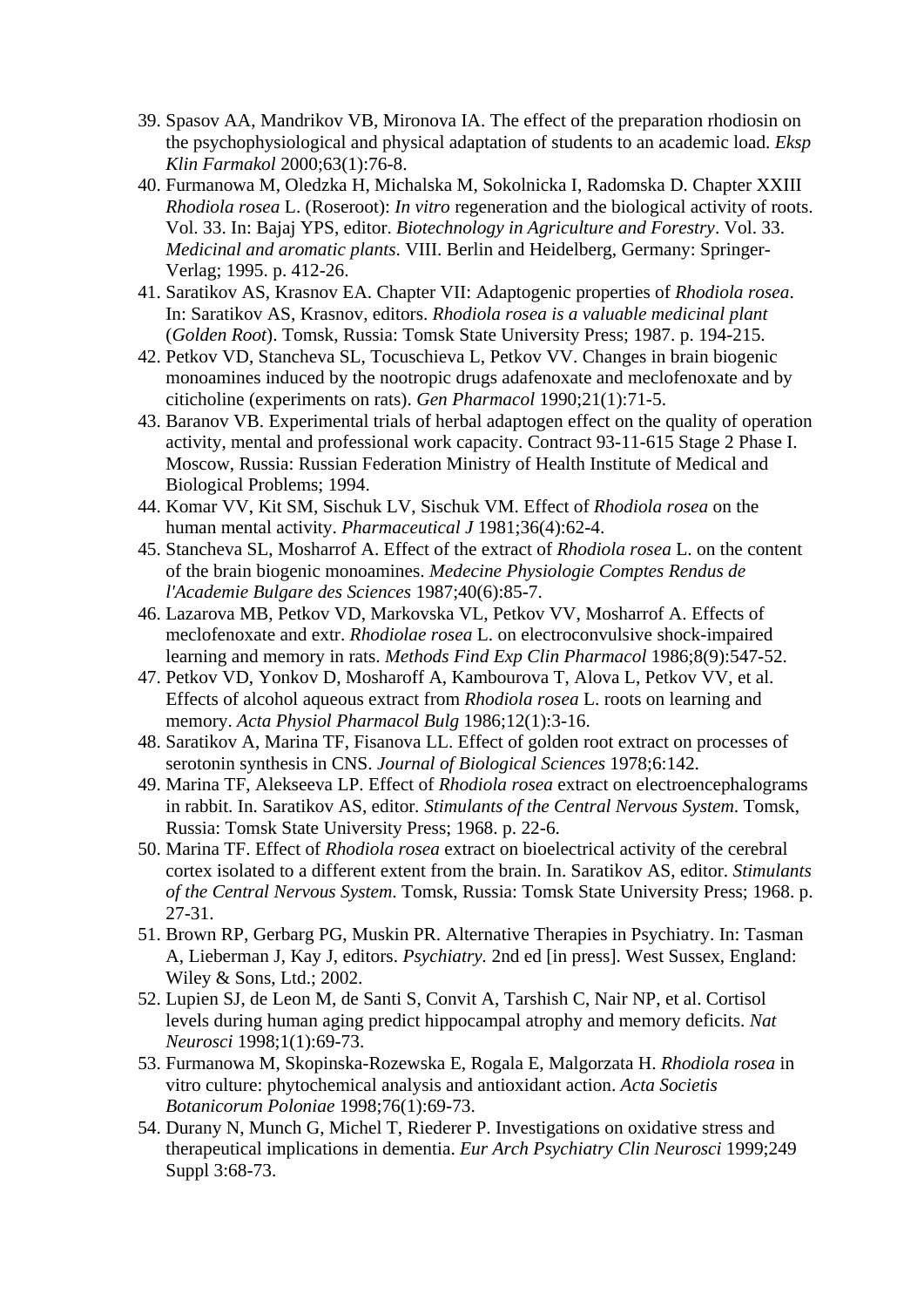- 55. Joseph JA, Shukitt-Hale B, Denisova NA, Bielinski D, Martin A, McEwen JJ, et al. Reversals of age-related declines in neuronal signal transduction, cognitive, and motor behavioral deficits with blueberry, spinach, or strawberry dietary supplementation. *J Neurosci* 1999;19(18):8114-21.
- 56. Saratikov AS, Krasnov EA. Chapter VIII: Clinical studies of *Rhodiola*. In: Saratikov AS, Krasnov EA, editors. *Rhodiola rosea is a valuable medicinal plant* (*Golden Root*). Tomsk, Russia: Tomsk State University Press; 1987. p. 216-27.
- 57. Krasik ED, Morozova ES, Petrova KP, Ragulina GA, Shemetova LA, Shuvaev VP. Therapy of asthenic conditions: clinical perspectives of application of *Rhodiola rosea* extract (golden root). In. *Proceedings Modern problems in psycho-pharmacology.* Kemerovo-city, Russia: Siberian Branch of Russian Academy of Sciences: 1970. p. 298-330.
- 58. Krasik ED, Petrova KP, Rogulina GA, Shemetova LYa, Shuvayeva. New data on the therapy of asthenic conditions (clinical prospects for the use of *Rhodiola* extract). Proceedings of All-Russia Conference: Urgent Problems in Psychopharmacology 1970 May 26-29. Sverdlovsk, Russia: Sverdlovsk Press; 1970. p. 215-7.
- 59. American Psychiatric Association. *Diagnostic and Statistical Manual of Mental Disorders*. 4th ed (DSM-IV). Washington, DC: American Psychiatric Association; 1994.
- 60. Hickie I, Davenport T, Issakidis C, Andrews G. Neurasthenia: prevalence, disability, and healthcare characteristics in the Australian community. *Br J Psychiatry* 2002;181:56-61.
- 61. Merikangas K, Angst J. Neurasthenia in longitudinal cohort study of young adults. *Psychological Medicine* 1994;24(4):1013-24.
- 62. Lin TY. Neurasthenia revisited: its place in modern psychiatry. *Psychiatric Annals* 1992;22(4):173-87.
- 63. Zheng YP, Lin KM, Takeuchi D, Kurasaki KS, Wang Y, Cheung F. An epidemiological study of neurasthenia in Chinese-Americans in Los Angeles. *Comprehensive Psychiatry* 1997;38(5):249-59.
- 64. U.S. Department of Health and Human Services. *The International Classification of Diseases*. 10th Revision (ICD-10). Washington, DC: U.S. Department of Health and Human Services; 1992.
- 65. Zatova MI, Krilov GV, Saratikov AS. Golden root: new stimulative and adaptogenic drug. *Proceedings of Siberian Academy of Sciences. Biological and Medical Sciences*. 1965;2:111-9.
- 66. Saratikov AS. Screening for natural central nervous system stimulants. In: Saratikov AS, editor. *Stimulants of the Central Nervous System*. Vol. 1. Tomsk, Russia: Tomsk State University Press; 1966 p. 3-23.
- 67. Brichenko VS, Kupriyanova IE, Skorokhova TF. The use of herbal adaptogens with tricyclic antidepressants in patients with psychogenic depression. In: Saratikov AS, editor. *Modern Problems of Pharmacology and Search for New Medicines*. Tomsk, Russia: Tomsk State University Press; 1986. p. 58-60.
- 68. Mattson MP, Pedersen WA, Duan W, Culmsee C, Camandola S. Cellular and molecular mechanisms underlying perturbed energy metabolism and neuronal degeneration in Alzheimer's and Parkinson's diseases. *Ann N Y Acad Sci* 1999;893:154-75.
- 69. Saratikov AS, Krasnov EA. Chapter III: Stimulative properties of *Rhodiola rosea*. In: Saratikov AS, Krasnov EA, editors. *Rhodiola rosea is a valuable medicinal plant*  (*Golden Root*). Tomsk, Russia: Tomsk State University; 1987. p. 69-90.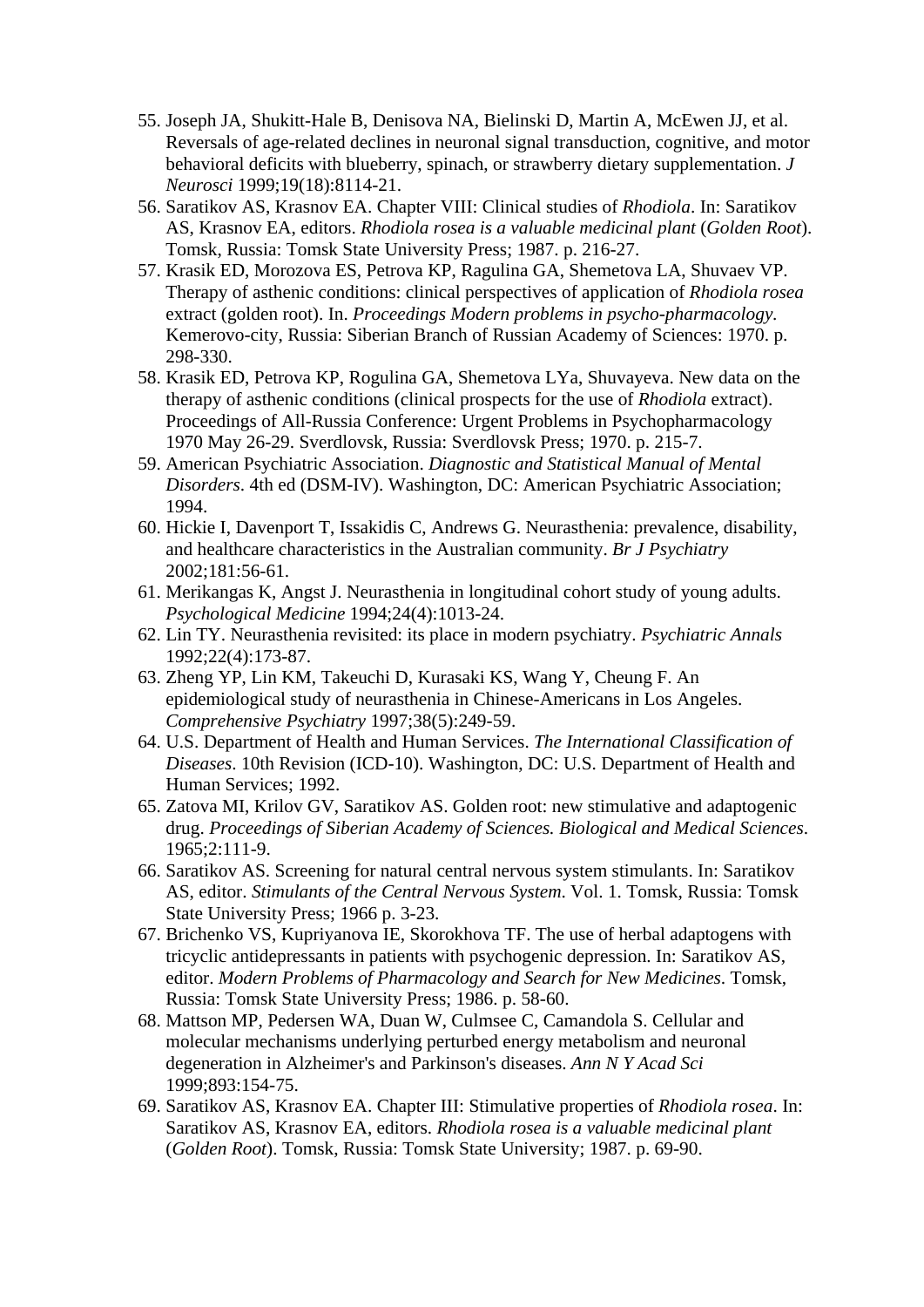- 70. Panossian A, Wikman G, Wagner H. Plant adaptogens. III. Earlier and more recent aspects and concepts on their mode of action. *Phytomedicine* 1999;6(4):287-300.
- 71. Salnik BU. Effect of several stimulators on central nervous system energy metabolism during muscular workload [dissertation]. Tomsk, Russia: Tomsk State Medical Institute; 1970.
- 72. Adamchuk LB. Effects of *Rhodiola* on the process of energetic recovery of rat under intense muscular workload [dissertation]. Tomsk, Russia: Tomsk State Medical Institute; 1969.
- 73. Danbueva EA. Effect of stimulators of the central nervous system on lipid metabolism at different muscular workloads [dissertation]. Tomsk, Russia: Tomsk State Medical Institute; 1968.
- 74. Revina TA. Effect of stimulators of the central nervous system on carbohydrate and high energy phosphorylated compound metabolism in the brain during intense muscular workload [dissertation] Tomsk, Russia: Tomsk State Medical Institute; 1969.
- 75. Brekhman II, Dardymov IV. New substances of plant origin which increase nonspecific resistance. *Ann Rev Pharmacol* 1968;(9):419-30.
- 76. Porsolt RD, Anton G, Blavet N, Jalfre M. Behavioral despair in rats: a new model sensitive to antidepressant treatments. *Eur J Pharmacol* 1978;47(4):379-91.
- 77. Borsini F, Meli A. Is the forced swimming test a suitable model for revealing antidepressant activity? *Psychopharmacology (Berl)* 1988;94(2):147-60.
- 78. Willner P. The validity of animal models of depression. *Psychopharmacology (Berl)* 1984;83(1):1-16.
- 79. Boon-Niermeijer EK, van den Berg A, Wikman G, Wiegant FA. Phyto-adaptogens protect against environmental stress-induced death of embryos from the freshwater snail *Lymnaea stagnalis*. *Phytomedicine* 2000;7(5):389-99.
- 80. Lishmanov IuB, Trifonova ZhV, Tsibin AN, Maslova LV, Dementeva LA. Plasma beta-endorphin and stress hormones in stress and adaptation. *Biull Eksp Biol Med* 1987;103(4):422-4.
- 81. Maslova LV, Kondratev BIu, Maslov LN, Lishmanov IuB. The cardioprotective and antiadrenergic activity of an extract of *Rhodiola rosea* in stress. *Eksp Klin Farmakol* 1994;57(6):61-3.
- 82. Gerasimova HD. Effect of *Rhodiola rosea* extract on ovarian functional activity. *Proc of Scientific Conference on Endocrinology and Gynecology*. Sverdlovsk, Russia. 1970 Sept 15-16. Siberian Branch of the Russian Academy of Sciences. p. 46-8.
- 83. Saratikov AS, Krasnov EA. Chapter VI: The influence of *Rhodiola* on endocrine glands and the liver. In: Saratikov AS, Krasnov EA, editors. *Rhodiola rosea is a valuable medicinal plant* (*Golden Root*). Tomsk, Russia: Tomsk State University; 1987. p. 180-93.
- 84. Maimeskulova LA, Maslov LN, Lishmanov IuB, Krasnov EA. The participation of the mu-, delta- and kappa-opioid receptors in the realization of the anti-arrhythmia effect of *Rhodiola rosea*. *Eksp Klin Farmakol* 1997;60(1):38-9.
- 85. Baranov VB. The response of cardiovascular system to dosed physical load under the effect of herbal adaptogen. Contract 93-11-615 Phase I and Phase II. Moscow: Russian Federation Ministry of Health Institute of Medical and Biological Problems; 1994.
- 86. Bolshakova IV, Lozovskaia EL, Sapezhinskii II. Antioxidant properties of a series of extracts from medicinal plants. *Biofizika* 1997;42(2):480-3.